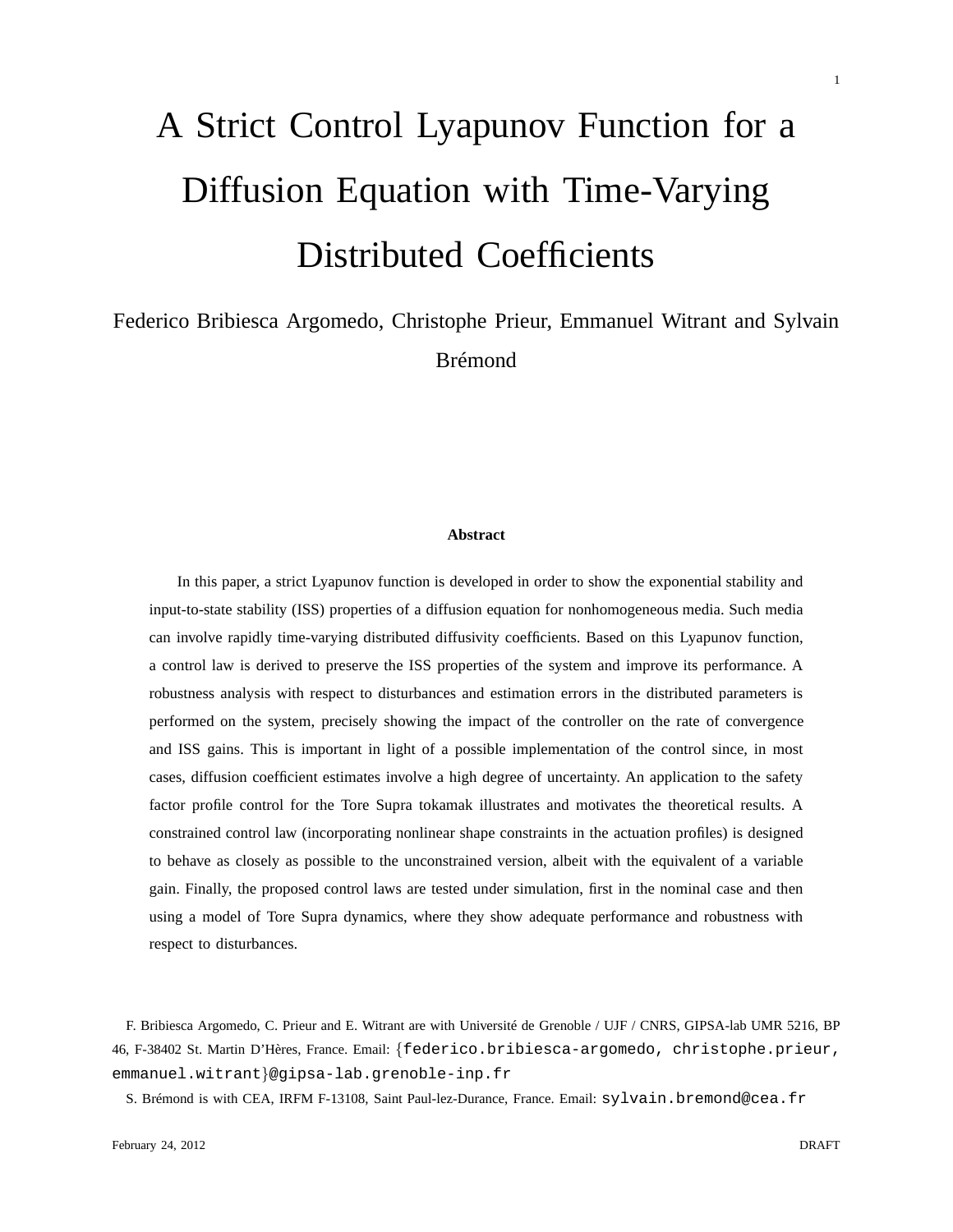#### I. INTRODUCTION

#### *Theoretical Contribution*

Parabolic partial differential equations (PDEs), and in particular diffusion or diffusion-convection equations, are used to model a wide array of physical phenomena ranging from heat conduction to the distribution of species in biological systems. While the diffusivity coefficients can be assumed to be constant throughout the spatial domain for most applications, spatially-distributed coefficients are needed when treating nonhomogeneous or anisotropic (direction-dependent) media. Unfortunately, extending existing results from the homogeneous to the nonhomogeneous case is not straightforward, particularly when the transport coefficients are time-varying.

In this article, the concept of *input-to-state stability* (ISS) will be the chosen framework to study the stability and robustness of a diffusion equation in a circular domain under a revolution symmetry condition with symmetric initial conditions. The interest of studying such an equation is illustrated and motivated by the proposed application, where a similar equation arises from the averaging of a 2-D physical equation (representing the evolution of the toroidal magnetic flux in a tokamak) over the angle at fixed radius (nested toroidal surfaces). A comprehensive survey of ISS concepts, in the finite-dimensional case, can be found in [1]. ISS essentially implies guaranteeing some bounded gain between disturbances or errors and the states of the system. ISS-like properties in the infinite dimensional framework using a frequency-domain approach can be found for example in [2]. Nevertheless, we have favored the use of a Lyapunov-based approach to allow for an easier treatment of very general disturbances and errors in the system.

Although the use of Lyapunov functions in an infinite dimensional setting is not new, see for example [3], it is still an active research topic. Some interesting results for parabolic PDEs can be mentioned: [4], where a Lyapunov function is used to prove the existence of a global solution to the heat equation; [5], where a Lyapunov function is constructed for the heat equation with unknown destabilizing parameters (and subsequent control extensions [6] and [7]). Lyapunov based approaches are not limited to parabolic PDEs: Lyapunov functions are used in [8] for the stabilization of a rotating beam; in [9] for the stability analysis of quasilinear hyperbolic systems and in [10] for the construction of stabilizing boundary controls for a system of conservation laws. In particular, in [11] and [12] the interest of using a strict-Lyapunov function to obtain ISS-like properties is discussed in the parabolic and hyperbolic cases, respectively. The use of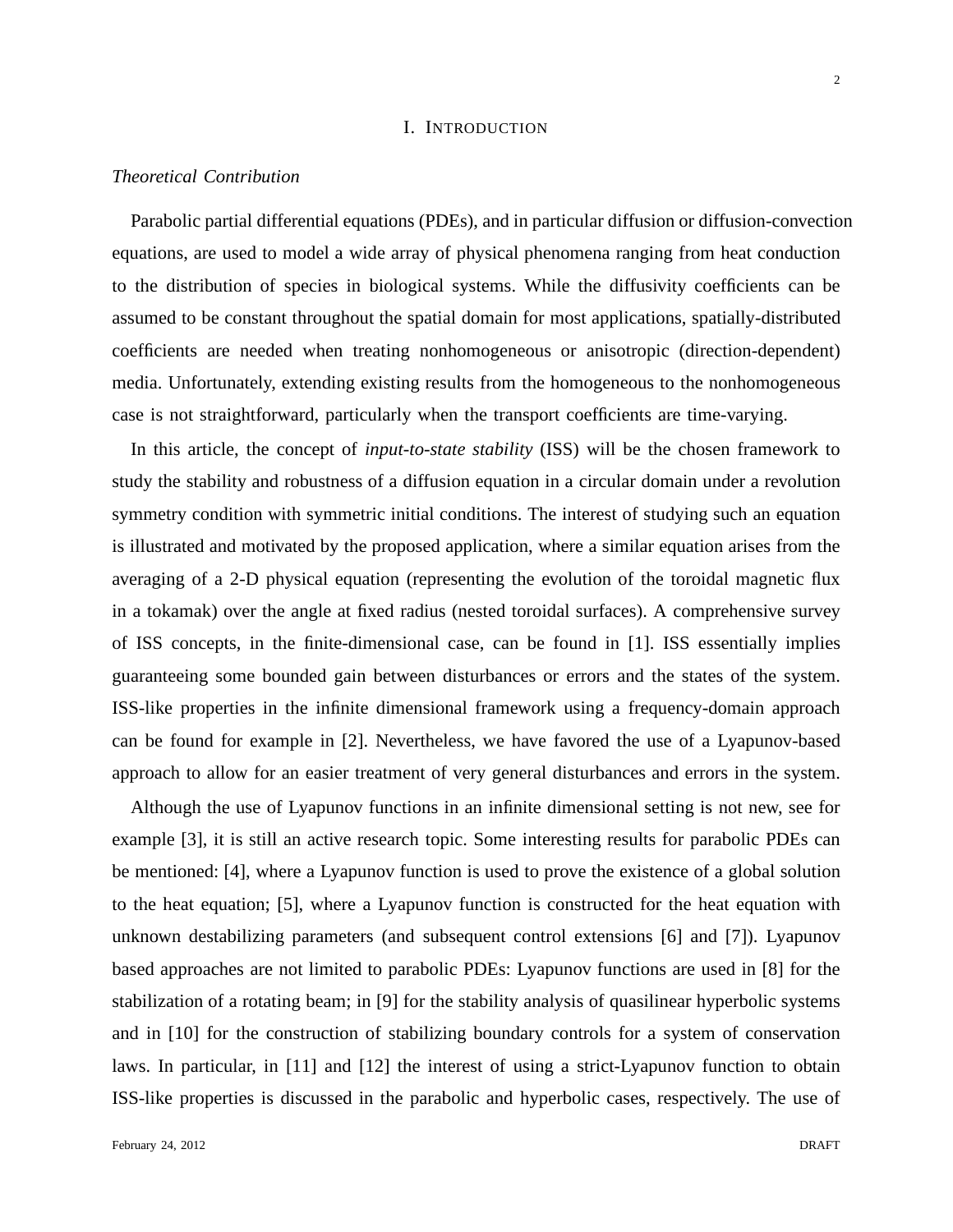weighted  $L^2$  norms (or similar quadratic expressions with a weight) as Lyapunov functions is not new and a few examples can be found in [13] (for time delay systems) and [14] (where a vanishing weight is also used for the control of the magnetic flux equation in a tokamak but not its gradient).

Some previous works on reaction-diffusion equations in cylindrical 2-D domains are, for instance, [15] and [16] in which boundary control laws are developed for the stabilization of thermal convection loops. However, in both of these articles the domain considered does not include the point  $r = 0$ , which implies that none of the coefficients in the equation are singular.

In this article, we develop a strict Lyapunov function for the diffusion equation for a certain set of diffusivity coefficient profiles. Our main contribution is that the coefficients are allowed to be space and time dependent without imposing any constraints on the rate of variation of the coefficients with respect to time. This is an improvement over other works that consider diffusivity coefficients as being space-dependent or time-varying but not both simultaneously. Examples of such approaches are provided by [17], where constant diffusion coefficients and distributed convection coefficients are considered; [18], where the case of non-constant diffusion coefficients is treated (for continuous, time-invariant coefficients); or [19], where distributed and time-varying convection coefficients are taken into account (with a constant diffusion coefficient). Also, stability and robustness of the system under a simple unconstrained feedback law (that includes the open-loop system as a limiting case) were derived from the Lyapunov function, with results addressing most sources of errors and uncertainties that may be present in a real system. In particular, the following sources of error were considered:

- *state disturbances*: accounting for example for unmodeled dynamics;
- *actuation errors*: accounting mainly for errors in the actuator models (similar to the concept of controller fragility);
- *estimation errors in the state and diffusivity coefficients*: accounting for instance for discretized measurements or uncertain models, as well as measurement noise.

#### *Application to the Control of a Tokamak Safety Factor*

The motivating application for the theoretical results presented in this article is the development of a strict Lyapunov function and control laws for the poloidal magnetic flux profile in the Tore Supra tokamak. This application is particularly interesting for the method developed in this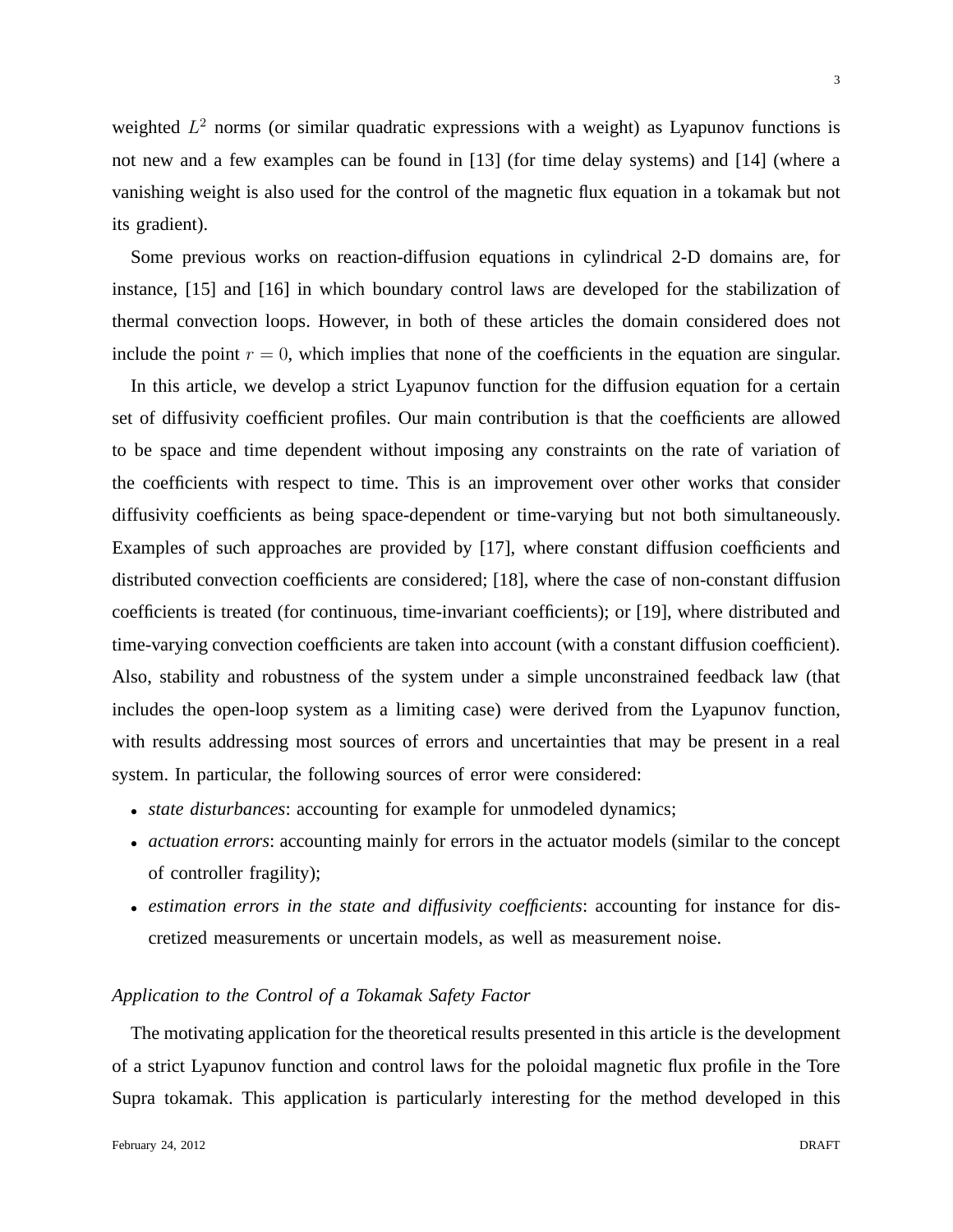article since the diffusivity coefficient profiles depend mainly on the temperature profile inside the plasma, which is rapidly time-varying (more than ten times faster than the magnetic flux dynamics), and also on other physical quantities (like particle density and effective electric charge) that induce large model uncertainties and unmeasured disturbances. Furthermore, neglected inputs and unmodeled dynamics provide other sources of disturbances. The robustness results obtained from our theoretical contribution allow us to construct a constrained control law that will preserve ISS properties while taking into account strong nonlinear shape constraints in the distributed control action.

A tokamak is a toroidal chamber lined with magnetic coils that generate a very strong magnetic field with both a toroidal and a poloidal component. In this chamber, a plasma (generally constituted of Hydrogen isotopes) is confined by strong magnetic fields so that the fusion reaction can take place. The relation between the two components of the associated magnetic flux determines what is known as the *safety factor profile* or *q-profile*. This important physical quantity has been found to be related to several phenomena in the plasma, in particular *magnetohydrodynamic* (MHD) instabilities. Having an adequate safety factor profile is particularly important to achieve advanced tokamak operation, providing high confinement and MHD stability. A detailed account of tokamak physics can be found in [20]. An overview of challenges of tokamak plasma control is given in [21] and [22].

The problem of poloidal magnetic flux profile control is closely related, via the Maxwell equations, to the control of current profiles in the plasma. Some previous results in this areas can be found in [23], where experimentally identified linear models based on a Galerkin projection are used to control multiple profiles in JET; [24], where a reduced-order linear model is used to control some points in the safety factor profile; and in [25] among other papers, where an infinite-dimensional model is used to construct an optimal feedback controller for the current profile, albeit considering a fixed form profile for the current deposit from the actuators and a good knowledge of the diffusivity profile.

In particular, some works related to Tore Supra are: [26], with an overview of control achievements; [27], where a polytopic LPV approach is used to build a common Lyapunov function guaranteeing stability of the discretized system with time-varying coefficients; [14], where sumof-square polynomials are used to construct a Lyapunov function considering constant diffusivity coefficients and [28], where a sliding-mode controller is designed on the infinite-dimensional

4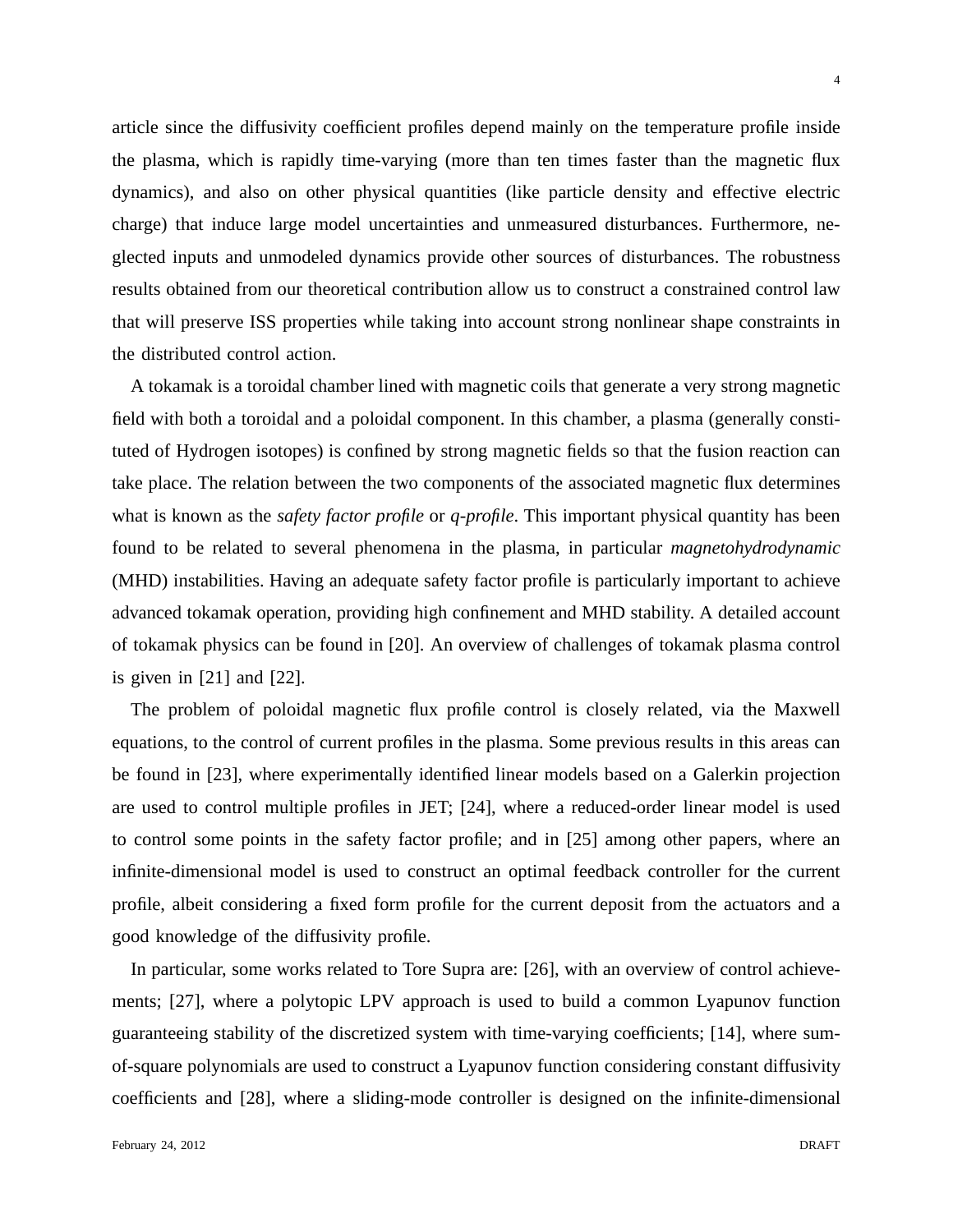system, considering constant diffusivity coefficients.

For the application, the method proposed in this article has the advantage of not only considering the diffusivity coefficients as uncertain, but also of not bounding their rate of time-variation, thus reflecting the actual plasma physics in which the temperature evolves in a much faster timescale than that of the flux diffusion. A deep robustness analysis has been carried out with respect to different sources of error that have a prime importance in the physical system. Finally, nonlinear constraints in the actuators (representing the complex coupling between the plasma and the input wave generated by the radiofrequency antenna) that do not assume a constant Lower Hybrid current source deposit profile (contrarily to previous works) are introduced.

This paper is organized as follows. In Section II, the reference diffusion equation is presented and the existence and uniqueness of sufficiently regular solutions with time-varying coefficients is stated. Next, in Section III the main result is presented, namely the strict Lyapunov function and sufficient conditions for exponential stability of the system in an  $L^2$  sense. In Section IV results are obtained regarding the robustness of the system with respect to several sources of errors and disturbances. In Section V the results are applied to the control of the poloidal magnetic flux profile in the Tore Supra tokamak and actuator constraints are added in such a way as to preserve ISS properties and to maximize the convergence rate of the system within some admissible limits.

#### II. PROBLEM STATEMENT AND EXISTENCE RESULTS

The diffusion equation considered in this article, in its polar representation with a revolution symmetry (angle independence) constraint is $<sup>1</sup>$ :</sup>

$$
\zeta_t(r,t) = \frac{\eta(r,t)}{r} \left[ r\zeta_r(r,t) \right]_r + \eta(r,t)u(r,t), \ \forall (r,t) \in (0,1) \times [0,T) \tag{1}
$$

with Neumann boundary conditions:

$$
\begin{aligned}\n\zeta_r(0,t) &= 0, \ \forall t \in [0,T) \\
\zeta_r(1,t) &= 0, \ \forall t \in [0,T)\n\end{aligned} \tag{2}
$$

<sup>1</sup>In this article, for any function  $\xi$  depending on r and/or t,  $\xi_r$  and  $\xi_{rr}$  are used to denote  $\frac{\partial}{\partial r} \xi$  and  $\frac{\partial^2}{\partial r^2} \xi$ , respectively;  $\xi$ represents  $\frac{d}{dt}\xi$  and  $\xi'$  represents  $\frac{d}{dr}\xi$ .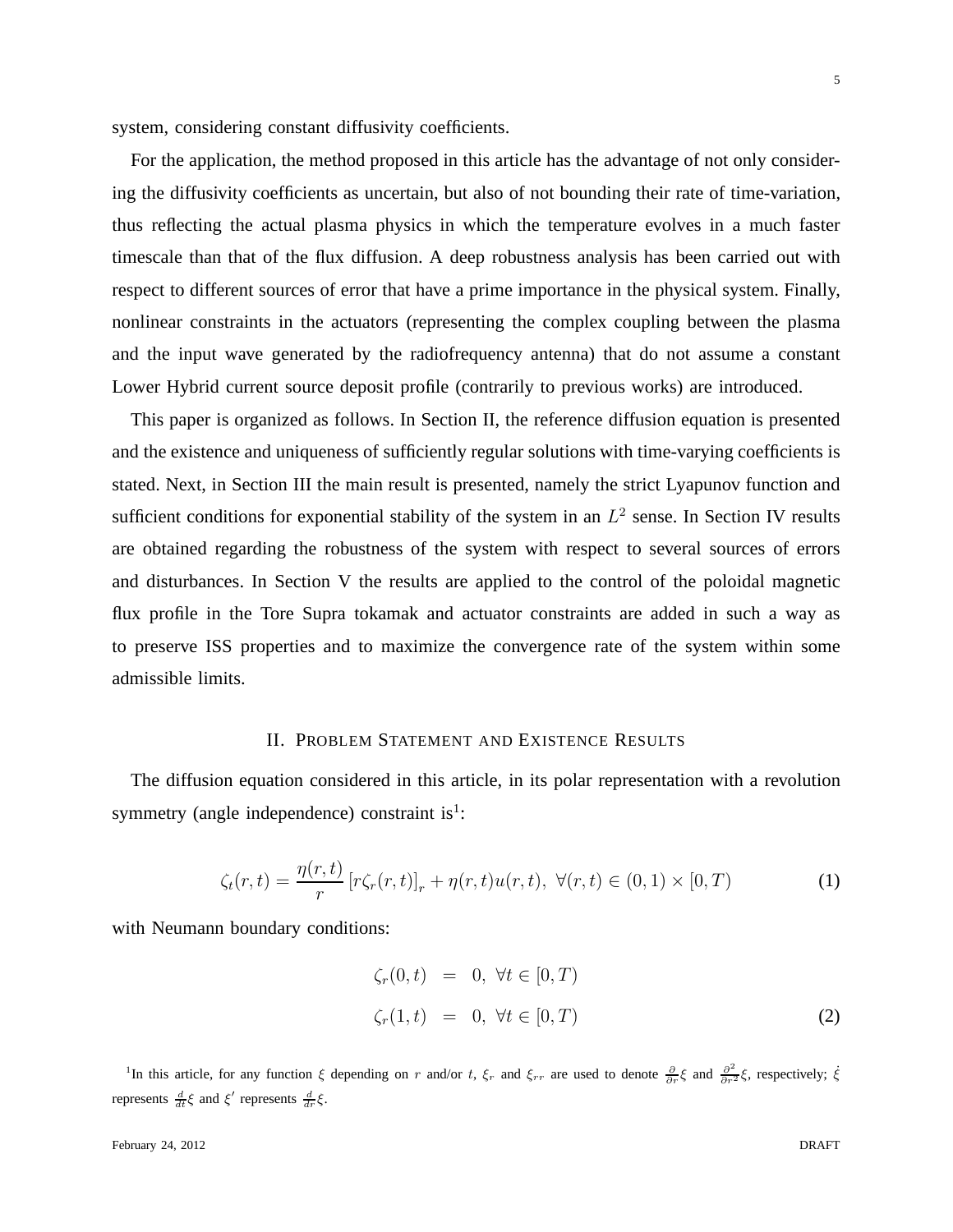and initial condition:

$$
\zeta(r,0) = \zeta_0(r), \ \forall r \in (0,1)
$$
\n(3)

where  $\eta$  stands for the diffusivity coefficient,  $\zeta(\cdot,t)$  is the state of the system at time t,  $u(\cdot,t)$  is a distributed input which can be either a control, a disturbance, or the sum of both,  $0 < T \leq +\infty$ is the time horizon. Hereafter, the dependence of  $\zeta$ , u and  $\eta$  on  $(r, t)$  will be implicit and omitted in most equations.

The following properties are assumed to hold in (1):

- **P<sub>1</sub>:**  $\eta(r, t) \geq k > 0$  for all  $(r, t) \in [0, 1] \times [0, T)$ .
- **P<sub>2</sub>:** The two-dimensional Cartesian representations of  $\eta$  and u are in<sup>2</sup>  $C^{1+\alpha_c,\alpha_c/2}(\overline{\Omega}\times[0,T])$ ,  $0 < \alpha_c < 1$ , where  $\Omega = \{(x_1, x_2) \in \mathbb{R}^2 \mid x_1^2 + x_2^2 < 1\}$  as shown in Fig. 1.



Figure 1. Coordinates  $(x_1, x_2)$ ,  $(r, \theta)$  and domain  $\Omega$  used to define the diffusion equation.

The set of equilibria of (1)-(2) is given by  $\mathcal{E} = \{\overline{\zeta}(r) = K | K \in \mathbb{R}\}\$  (the origin plus a constant). Since we are only interested in the convergence of the solutions toward  $\mathcal{E}$ , we will consider hereafter the evolution of the variable  $z = \nabla \zeta \cdot \vec{\rho}$  (where  $\vec{\rho}$  is the unit vector in the radial direction and  $\nabla$  the gradient operator), as defined by:

$$
z_t = \left[\frac{\eta}{r} \left[rz\right]_r\right]_r + \left[\eta u\right]_r, \ \forall (r, t) \in (0, 1) \times [0, T)
$$
\n
$$
\tag{4}
$$

<sup>2</sup>Here  $C^{\alpha_c,\beta_c}(\overline{\Omega}\times[0,T])$  denotes the space of functions which are  $\alpha_c$ -Hölder continuous in  $\overline{\Omega}$ ,  $\beta_c$ -Hölder continuous in [0,T].  $P_2$  can be strengthened by assuming that  $\eta$  and u are in  $C^{2,1}(\overline{\Omega}\times [0,T])$  which is the case for the physical application in Section  $V$ .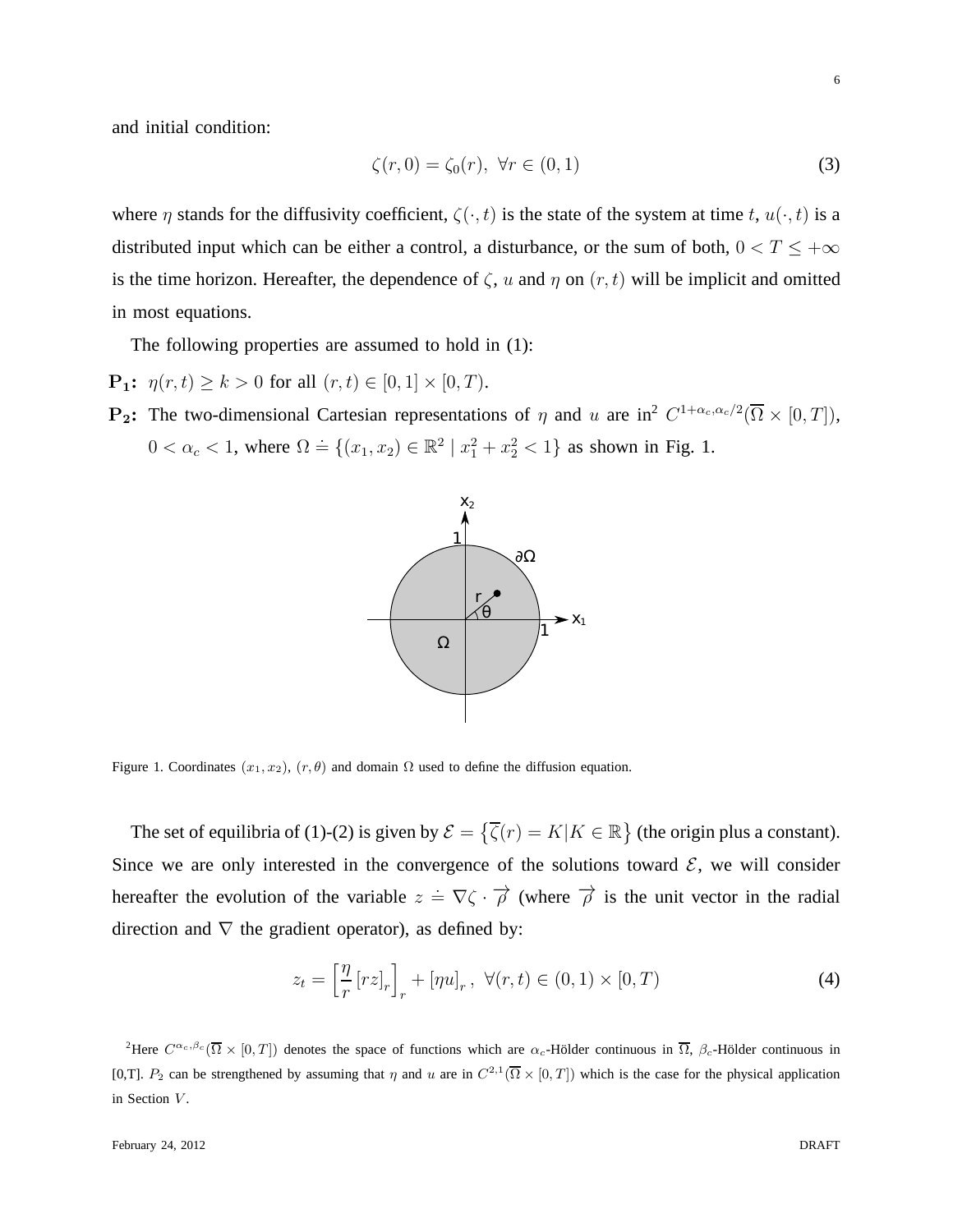with Dirichlet boundary conditions:

$$
z(0, t) = 0, \forall t \in [0, T)
$$
  
 
$$
z(1, t) = 0, \forall t \in [0, T)
$$
 (5)

and initial condition:

$$
z(r,0) = z_0(r), \ \forall r \in (0,1)
$$
 (6)

where  $z_0 \doteq \nabla \zeta_0 \cdot \vec{\rho}$ .

The objectives of this paper are:

- To guarantee the exponential stability, in the topology of the  $L^2$  norm<sup>3</sup>, of solutions of equation (4) to zero, both in open-loop (with  $u = 0$ ) and by closing the loop with a controlled input  $u(\cdot, t)$ ;
- to be able to adjust (in particular, to accelerate) the rate of convergence of the system using the controlled input;
- to determine the impact of a controller in the ISS gain in presence of a large class of errors. In particular actuation errors, estimation/measurement errors and state disturbances are considered.

To tackle this problem, a strict Lyapunov function will be defined in Section III. Let us state first an existence result assuming properties  $P_1$  and  $P_2$ :

**Theorem 2.1:** For every  $z_0 : [0,1] \to \mathbb{R}$  in  $C^{2+\alpha_c}([0,1])$ ,  $0 < \alpha_c < 1$ , such that  $z_0(0) =$  $z_0(1) = 0$ , the evolution equations (4)-(6) have a unique solution  $z \in C^{1+\alpha_c,1+\alpha_c/2}([0,1] \times$  $[0, T]$ )  $\cap C^{2+\alpha_c, 1+\alpha_c/2}([0, 1] \times [0, T]).$ 

The proof of this result is given in Appendix A.

#### III. CONTROL LYAPUNOV FUNCTION AND NOMINAL STABILITY

In this section, the input  $u$  is considered to be perfectly controlled (without constraints) and a strict control Lyapunov function is developed, allowing us to construct a feedback law that ensures exponential convergence to the origin, at any desired rate, of the solutions of (4)-(6) in an  $L^2$  sense.

<sup>3</sup>The  $L^p$  norm of  $\xi$  on a domain  $\Omega$ , will be denoted as  $\|\xi\|_{L^p} \doteq (\int_{\Omega} \xi^p d\Omega)^{1/p}$  for  $1 < p < \infty$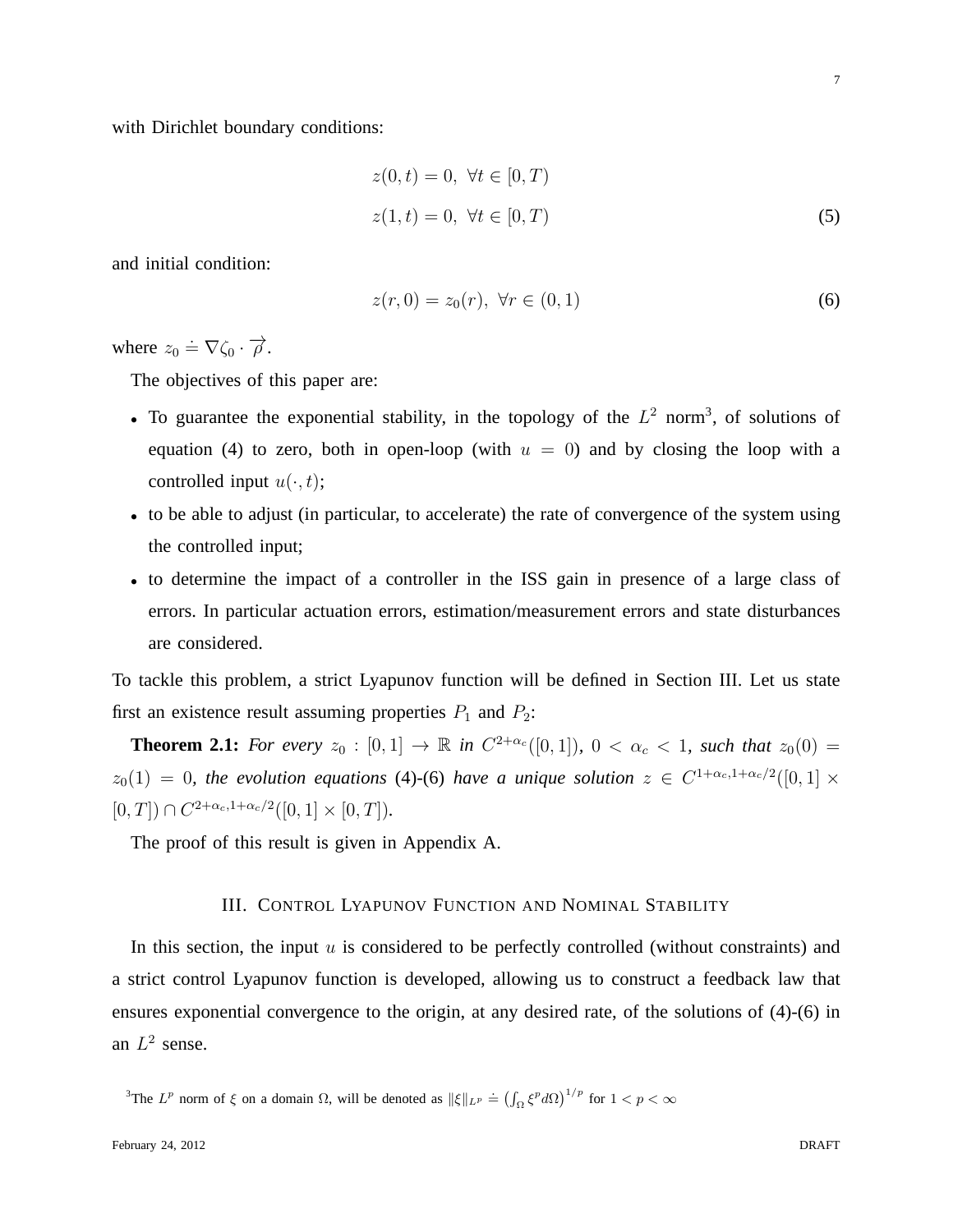Given  $f : [0, 1] \to (0, \infty)$ , a positive function with bounded second derivative, let us consider a candidate control Lyapunov function for the system (4) with boundary condition (5) and initial condition (6) defined, for all z in  $L^2([0,1])$ , by:

$$
V(z(\cdot)) = \frac{1}{2} \int_0^1 f(r) z^2(r) dr
$$
 (7)

**Remark 3.1:** *Since*  $f(r)$  *is positive and continuous on* [0, 1], *the weighted norm*  $||z(\cdot)||_f \doteq$  $\sqrt{V(z(\cdot))}$  *is equivalent to the usual*  $L^2$  *norm. In particular, it verifies:* 

$$
\sqrt{\frac{f_{min}}{2}} \|z(\cdot)\|_{L^2} \le \|z(\cdot)\|_f \le \sqrt{\frac{f_{max}}{2}} \|z(\cdot)\|_{L^2}
$$
\n(8)

where  $f_{max} \doteq \max_{r \in [0,1]} f(r)$  and  $f_{min} \doteq \min_{r \in [0,1]} f(r)$ .

*A. Candidate Control Lyapunov Function*

**Theorem 3.2:** *If there exist a positive function*  $f : [0,1] \rightarrow (0,\infty)$  *with bounded second derivative, and a positive constant* α *such that the following inequality is verified:*

$$
f''(r)\eta + f'(r)\left[\eta_r - \eta \frac{1}{r}\right] + f(r)\left[\eta_r \frac{1}{r} - \eta \frac{1}{r^2}\right] \le -\alpha f(r), \ \forall (r, t) \in [0, 1] \times [0, T) \tag{9}
$$

*then the time derivative*  $\dot{V}$  *of the function*  $V$  *defined by* (7) *verifies:* 

$$
\dot{V} \le -\alpha V(z(\cdot, t)) + \int_0^1 f(r) \left[\eta u\right]_r z(r, t) dr, \ \forall t \in [0, T)
$$
\n(10)

*along the solutions of* (4)*,* (5)*,* (6)*.*

*Proof:* Since Theorem 2.1 guarantees the existence of solutions to (4) such that  $V(z(\cdot,t))$ is differentiable with respect to time, the derivative of  $V$  along those trajectories is:

$$
\dot{V} = \int_0^1 f(r) z z_t dr
$$
  
= T<sub>1</sub> + T<sub>2</sub> + T<sub>3</sub> (11)

with:

$$
T_1 = \int_0^1 f(r) \left[ \eta_r u + \eta u_r \right] z dr
$$
  
\n
$$
T_2 = \int_0^1 f(r) \left( \eta_r \left[ z_r + \frac{1}{r} z \right] z + \eta \left[ \frac{1}{r} z_r - \frac{1}{r^2} z \right] z \right) dr
$$
  
\n
$$
T_3 = \int_0^1 f(r) \eta z z_{rr} dr
$$

February 24, 2012 DRAFT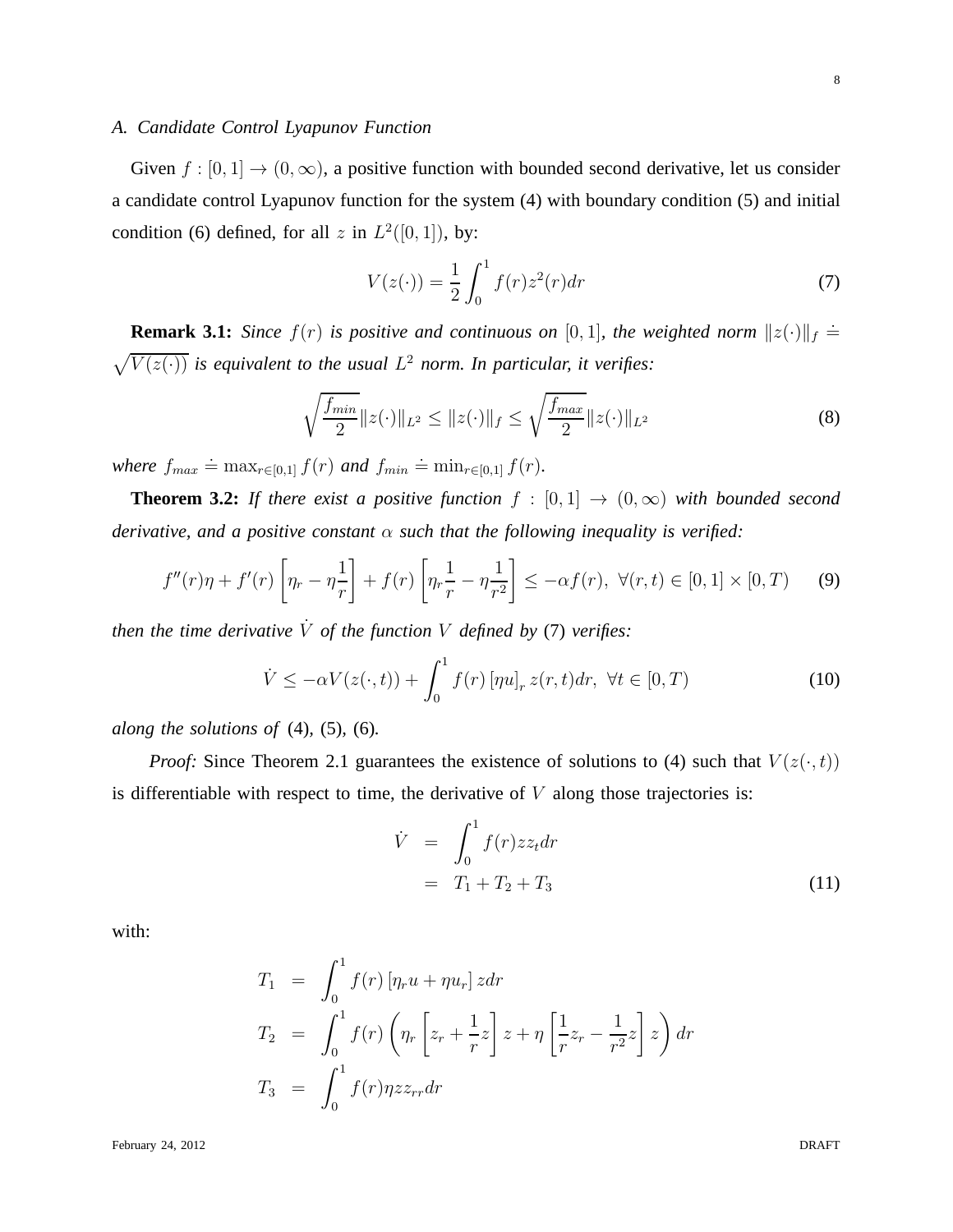Term  $T_2$  can be rewritten as:

$$
T_2 = \int_0^1 f(r) \left[ \frac{1}{r} \eta z \right]_r z dr + \int_0^1 f(r) \eta_r z z_r dr
$$

Integrating by parts we get:

$$
T_2 = \frac{1}{r}f(r)\eta z^2\bigg|_0^1 - \int_0^1 f'(r)\eta \frac{1}{r}z^2 dr - \int_0^1 f(r)\eta \frac{1}{r}zz_r dr + \int_0^1 f(r)\eta_r zz_r dr
$$

and, using the boundary conditions (5), implies:

$$
T_2 = -\int_0^1 f'(r)\eta \frac{1}{r}z^2 dr - \int_0^1 f(r)\eta \frac{1}{r}zz_r dr + \int_0^1 f(r)\eta_r zz_r dr \tag{12}
$$

Integrating by parts  $T_3$ , the following equation is obtained:

$$
T_3 = f(r)\eta z z_r \vert_0^1 - \int_0^1 (f'(r)\eta + f(r)\eta_r) z z_r dr - \int_0^1 f(r)\eta z_r^2 dr
$$

which, considering again the boundary conditions (5), becomes:

$$
T_3 = -\int_0^1 (f'(r)\eta + f(r)\eta_r) z z_r dr - \int_0^1 f(r)\eta z_r^2 dr \tag{13}
$$

From  $(12)$  and  $(13)$ ,  $(11)$  can thus be written as:

$$
\dot{V} = T_1 + T_4 - \int_0^1 f'(r)\eta \frac{1}{r} z^2 dr - \int_0^1 f(r)\eta z_r^2 dr \tag{14}
$$

with:

$$
T_4 = \int_0^1 \left[ -f(r)\eta \frac{1}{r} - f'(r)\eta \right] z z_r dr
$$

Integrating by parts  $T_4$ , the following equation is obtained:

$$
T_4 = \frac{1}{2} \left( -f(r)\eta \frac{1}{r} - f'(r)\eta \right) z^2 \Big|_0^1
$$
  

$$
-\frac{1}{2} \int_0^1 \left( -f'(r)\eta \frac{1}{r} - f(r)\eta \frac{1}{r} + f(r)\eta \frac{1}{r^2} - f''(r)\eta - f'(r)\eta \right) z^2 dr
$$

and the boundary conditions (5) imply that:

$$
T_4 = \frac{1}{2} \int_0^1 \left( f'(r) \eta \frac{1}{r} + f(r) \eta \frac{1}{r} - f(r) \eta \frac{1}{r^2} + f''(r) \eta + f'(r) \eta \right) z^2 dr \tag{15}
$$

Using  $(15)$ ,  $(14)$  is equivalent to:

$$
\dot{V} = \int_0^1 f(r) \left[ \eta_r u + \eta u_r \right] z dr - \int_0^1 f(r) \eta z_r^2 dr + \frac{1}{2} \int_0^1 \left( -f'(r) \eta \frac{1}{r} + f(r) \eta_r \frac{1}{r} - f(r) \eta \frac{1}{r^2} + f''(r) \eta + f'(r) \eta_r \right) z^2 dr \tag{16}
$$

February 24, 2012 DRAFT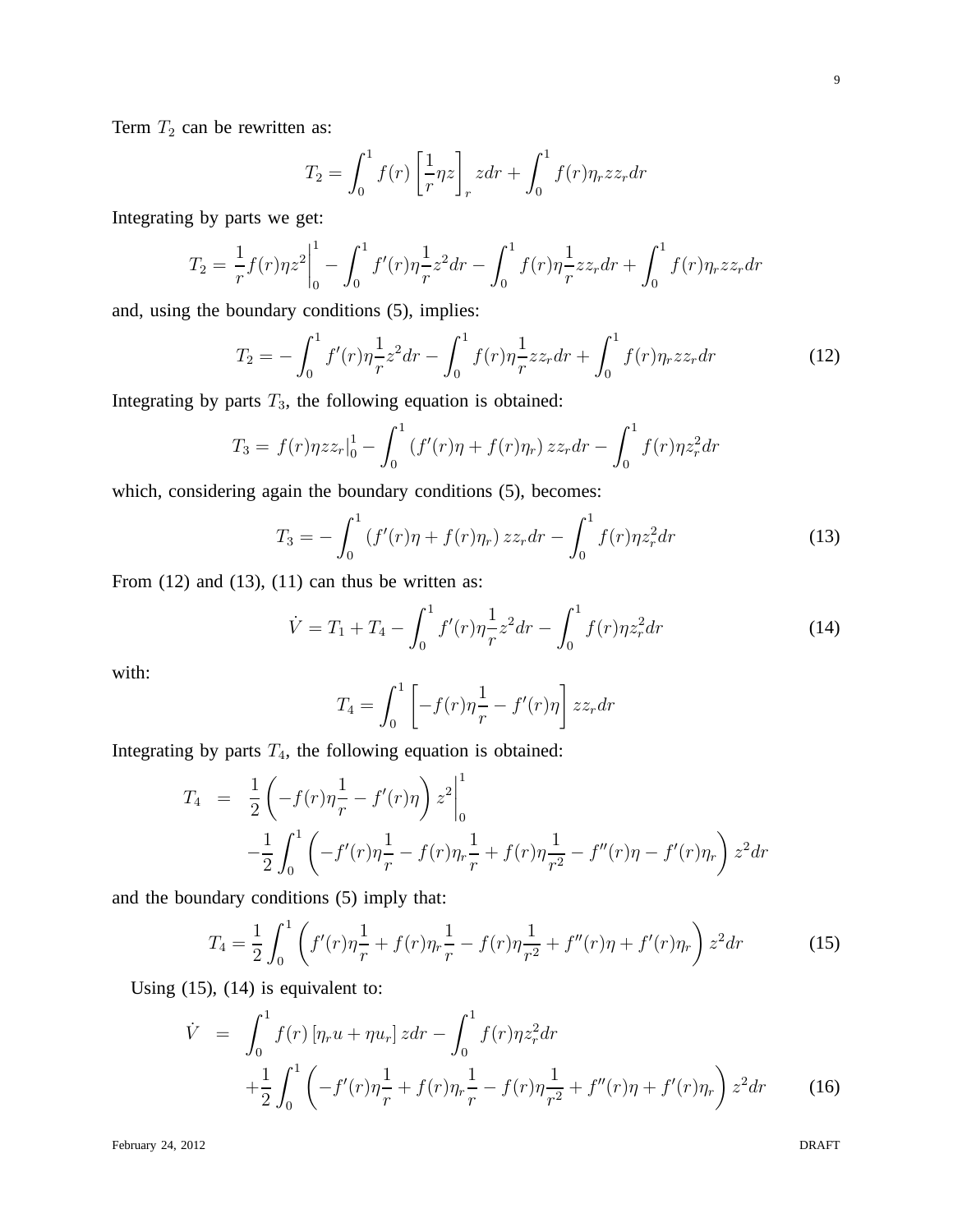$$
\dot{V} \le -\alpha V(z(\cdot, t)) + \int_0^1 f(r) \left[ \eta u \right]_r z dr - \int_0^1 f(r) \eta z_r^2 dr, \ \forall t \in [0, T) \tag{17}
$$

which implies the inequality (10), thus concluding the proof of Theorem 3.2.

**Remark 3.3:** *The last term in equation* (17) *can be bounded in order to obtain exponential stability of the system with a rate*  $\alpha + \epsilon$ *, where*  $\epsilon$  *is a positive constant given by the application of Poincaré's inequality, the lower bound of* η*, and some bounds on* f*. However, for the physical application described in Section V, the rate of convergence obtained adding this term is almost the same as the value of*  $\alpha$  *that can be obtained by adequately solving the differential inequality in Theorem 3.2.*

**Remark 3.4:** *For a large class of diffusivity profiles, the differential inequality in Theorem* 3.2 has easily computable solutions: whenever  $\eta_r \frac{1}{r} - \eta \frac{1}{r^2}$  $\frac{1}{r^2} \leq -k$  *for some*  $k > 0$  *and all*  $(r, t) \in$  $[0, 1] \times [0, T)$  *(for example, if the spatial derivative of the diffusivity coefficient remains nonpositive), a constant* f *satisfies* (9)*. For our motivating application however, this condition is not satisfied. Section V presents a suitable numerically computed weight satisfying* (10) *for the application. A heuristic method to compute such weights for the particular case of exponential diffusivity coefficient profiles is provided in [29].*

#### *B. Some Implications*

**Corollary 3.5:** *[Global Exponential Stability] If the conditions of Theorem 3.2 are verified, and if*  $u(r, t) = 0$  *for all*  $(r, t)$  *in*  $[0, 1] \times [0, T)$ *, then the origin of the system* (4) *with boundary conditions* (5) *and initial condition* (6) *is globally exponentially stable. The rate of convergence is*  $-\alpha/2$  *in the topology of the norm*  $L^2$ , *i.e.*:  $||z(\cdot,t)||_{L^2} \leq ce^{-\frac{\alpha}{2}t}||z_0||_{L^2}$  *for a positive constant*  $c \doteq \sqrt{\frac{f_{max}}{f}}$  $\frac{f_{max}}{f_{min}}$ , where  $f_{max}$  and  $f_{min}$  are defined as in Remark 3.1, and for all  $t \in [0, T)$ .

*Proof:* From Theorem 3.2, and setting  $u(r, t) = 0$  for all  $(r, t)$  in  $[0, 1] \times [0, T)$ , the following inequality is obtained:

$$
\dot{V} \le -\alpha V(z(\cdot, t)), \ \forall t \in [0, T)
$$

Therefore, considering the function  $t \mapsto V(z(\cdot, t))$  and integrating the previous inequality over time implies that:

$$
V(z(\cdot,t)) \le e^{-\alpha t} V(z_0(r)), \ \forall t \in [0,T)
$$

 $\blacksquare$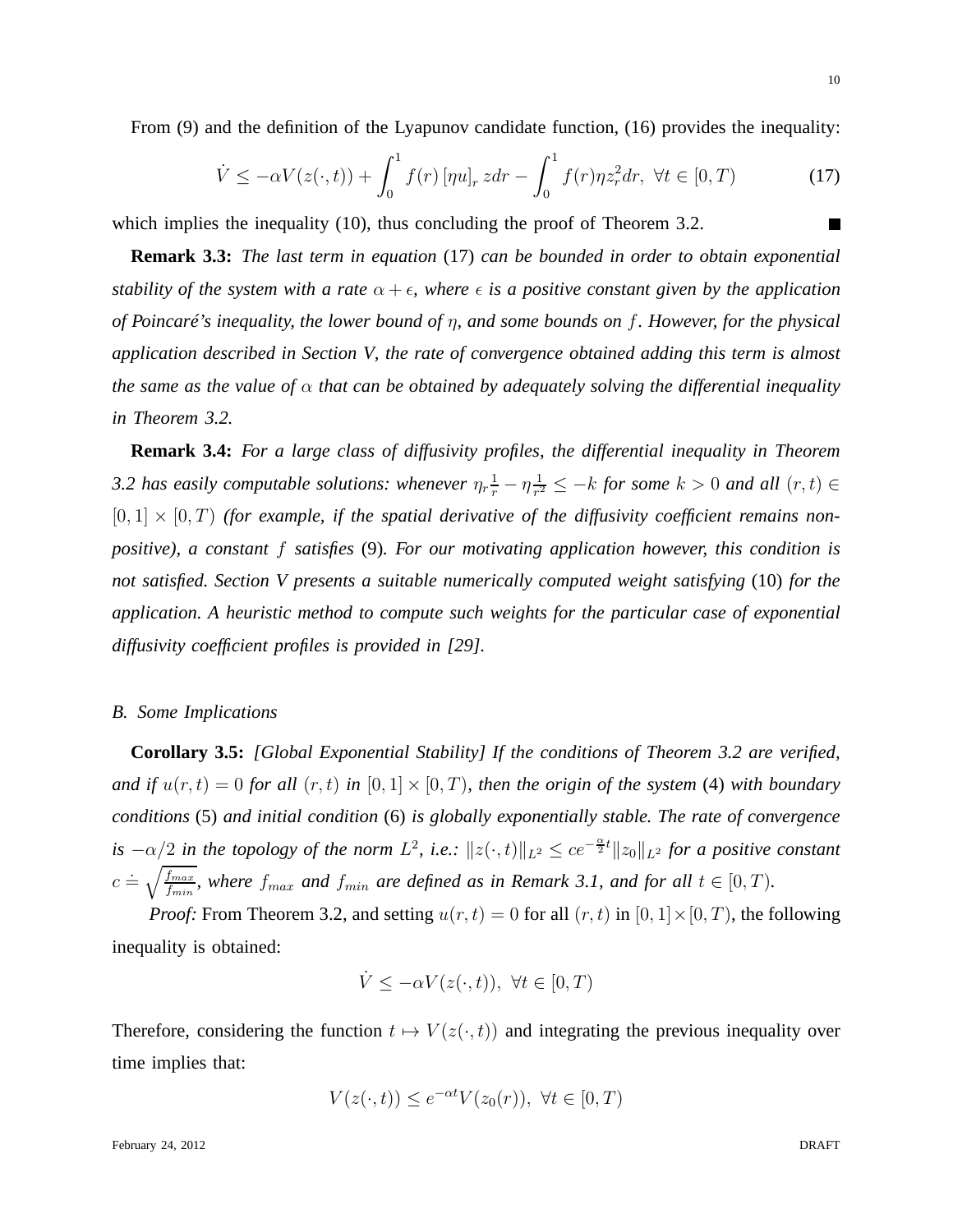and consequently:

$$
||z(\cdot,t)||_f \leq e^{-\frac{\alpha}{2}t}||z_0||_f, \ \forall t \in [0,T)
$$

Since the norm  $\lVert \cdot \rVert_f$  is equivalent to the usual  $L^2$  norm<sup>4</sup> as shown in Remark 3.1, Corollary 3.5 follows.  $\mathcal{L}_{\mathcal{A}}$ 

**Corollary 3.6:** *[Convergence rate control] If the conditions of Theorem 3.2 are verified, and considering*  $u \doteq u_{ctrl}$  *where*  $u_{ctrl}$  *is chosen, for all*  $(r, t) \in (0, 1) \times [0, T)$ *, as:* 

$$
u_{ctrl}(r,t) = -\frac{\gamma}{\eta} \int_0^r z(\rho, t) d\rho \tag{18}
$$

*with*  $\gamma \geq 0$  *a tuning parameter, then the system* (4) *with boundary conditions* (5) *and initial condition* (6) *is globally exponentially stable. Its convergence rate is*  $-\beta/2 \doteq -(\alpha + \gamma)/2$ *, in the topology of the norm*  $L^2$ .

The proof of this corollary is similar to that of Corollary 3.5, using Theorem 3.2 and the fact that  $[\eta u_{ctrl}]_r = -\gamma z$  for all  $(r, t) \in [0, 1] \times [0, T)$ .

#### IV. INPUT-TO-STATE STABILITY AND ROBUSTNESS

Let us first consider the effect of disturbing equation (4) by including a term  $w$  as follows:

$$
z_t = \left[\frac{\eta}{r} \left[rz\right]_r\right]_r + \left[\eta u\right]_r + w, \ \forall (r, t) \in (0, 1) \times [0, T) \tag{19}
$$

where w is a function of  $(r, t)$  and the following property is assumed to hold:

**P<sub>3</sub>:** The two-dimensional Cartesian representation of w belongs to  $C^{\alpha_c,\alpha_c/2}(\overline{\Omega} \times [0,T])$ ,

$$
0<\alpha_c<1.
$$

**Proposition 4.1:** *[Disturbed version of Theorem 3.2] Let the conditions of Theorem 3.2 hold. Then, along the solution to* (19)*,* (5)*,* (6)*, the following inequality holds:*

$$
\dot{V} \le -\alpha V(z(\cdot, t)) + \int_0^1 f(r) \left[\eta u\right]_r z dr + \int_0^1 f(r)wz dr, \ \forall t \in [0, T) \tag{20}
$$

This fact follows from Theorem 3.2, by using (7) and noting that  $\dot{V}_{|(19)} = \dot{V}_{|(4)} + \int_0^1 f(r)wzdr$ where  $\dot{V}_{|(19)}$  and  $\dot{V}_{|(4)}$  stand for the derivative of V along the solution of (19) and (4), respectively, with boundary conditions (5) and initial conditions (6).

<sup>4</sup>For generality purposes, results in this article are stated in terms of usual norms. It should be noted, however, that the results stated in  $\|\cdot\|_f$  norm are less conservative.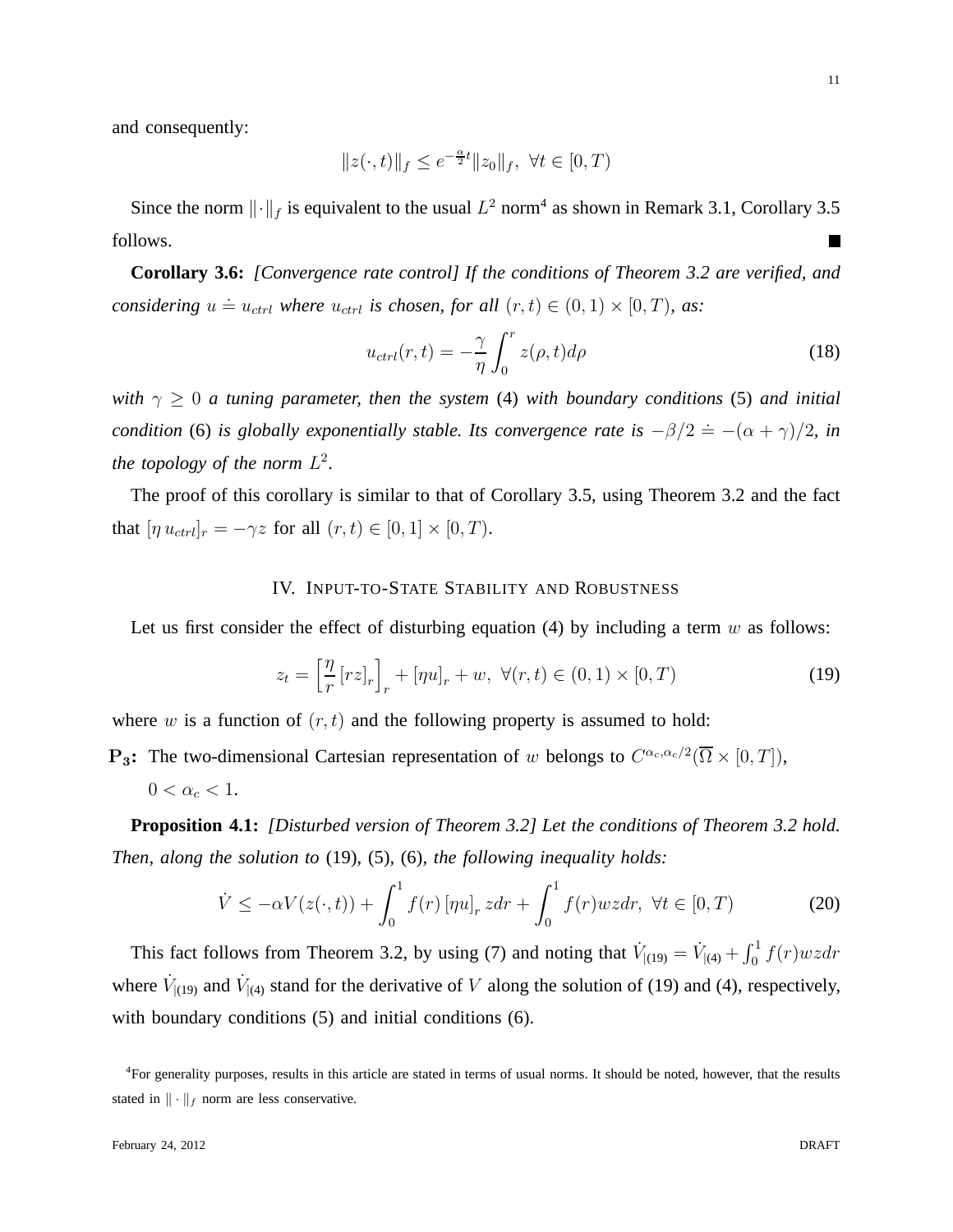**Theorem 4.2:** [ISS] Let the conditions of Proposition 4.1 be verified and consider  $u \doteq u_{ctrl}$ *as defined in Corollary 3.6. The following inequality holds for the evolution of the system* (19) *with boundary condition* (5) *and initial condition* (6)*, for all*  $t \in [0, T)$ *:* 

$$
||z(\cdot,t)||_{L^2} \le ce^{-\frac{\beta}{2}t}||z_0||_{L^2} + c\int_0^t e^{-\frac{\beta}{2}(t-\tau)}||w(\cdot,\tau)||_{L^2}d\tau
$$
\n(21)

*with*  $c = \sqrt{\frac{f_{max}}{f_{min}}}$  $\frac{f_{max}}{f_{min}}$ ,  $f_{max} \doteq \max_{r \in [0,1]} f(r)$  *and*  $f_{min} \doteq \min_{r \in [0,1]} f(r)$ .

*Proof:* From Proposition 4.1 and Corollary 3.6 we have, along the solution of (19), (5), (6):

$$
\dot{V} \le -\beta V(z(\cdot, t)) + \int_0^1 |f(r)w(r, t)z(r, t)| dr, \ \forall t \in [0, T)
$$

The function f being positive and using the Cauchy-Schwarz inequality the following upper bound is obtained:

$$
\dot{V} \leq -\beta V(z(\cdot, t)) + \|\sqrt{f}z(\cdot, t)\|_{L^{2}} \|\sqrt{f}w(\cdot, t)\|_{L^{2}} \n= -\beta V(z(\cdot, t)) + 2\|z(\cdot, t)\|_{f} \|w(\cdot, t)\|_{f}, \ \forall t \in [0, T)
$$

Defining  $X(z(\cdot, t)) = \sqrt{V(z(\cdot, t))} = ||z(\cdot, t)||_f \ge 0$  this inequality implies:

$$
2X(z(\cdot,t))\dot{X} \le -\beta X^2(z(\cdot,t)) + 2X(z(\cdot,t))\|w(\cdot,t)\|_f, \ \forall t \in [0,T)
$$

where  $\dot{X} = \frac{d}{dt}X(z(\cdot, t)).$ 

If  $X(z) = 0$ , then  $V(z) = 0$  and  $\dot{V} = 0$ . Otherwise we may divide both sides of the previous inequality by  $2X(z(\cdot,t))$  to get:

$$
\dot{X} \le -\frac{\beta}{2}X(z(\cdot,t)) + ||w(\cdot,t)||_f, \ \forall t \in [0,T)
$$

From the last equation, by easy calculations, we get:

$$
||z(\cdot,t)||_f \le e^{-\frac{\beta}{2}t} ||z_0||_f + \int_0^t e^{-\frac{\beta}{2}(t-\tau)} ||w(\cdot,\tau)||_f d\tau
$$
\n(22)

which in turn implies the desired result.

**Corollary 4.3:** *[Actuation errors] In addition to the conditions in Theorem 3.2, we consider*  $u \doteq u_{ctrl} - \varepsilon^u(r,t)$ , with  $u_{ctrl}$  as defined in Corollary 3.6 and  $\varepsilon^u(r,t)$  a distributed actuation *error verifying the regularity conditions stated in*  $P_2$ *. Then, with*  $w \doteq 0$ , the following inequality *holds*<sup>5</sup> *:*

$$
||z(\cdot,t)||_{L^2} \le ce^{-\frac{\beta}{2}t}||z_0||_{L^2} + c\max\{\eta_{max},\eta_{r,max}\}\int_0^t e^{-\frac{\beta}{2}(t-\tau)}||\varepsilon^u(\cdot,\tau)||_{H^1}d\tau, \ \forall t \in [0,T) \tag{23}
$$

<sup>5</sup>The  $H^1$  norm of  $\xi$  on [0, 1], will be denoted as  $\|\xi\|_{H^1} \doteq \|\xi\|_{L^2} + \|\frac{\partial \xi}{\partial r}\|_{L^2}$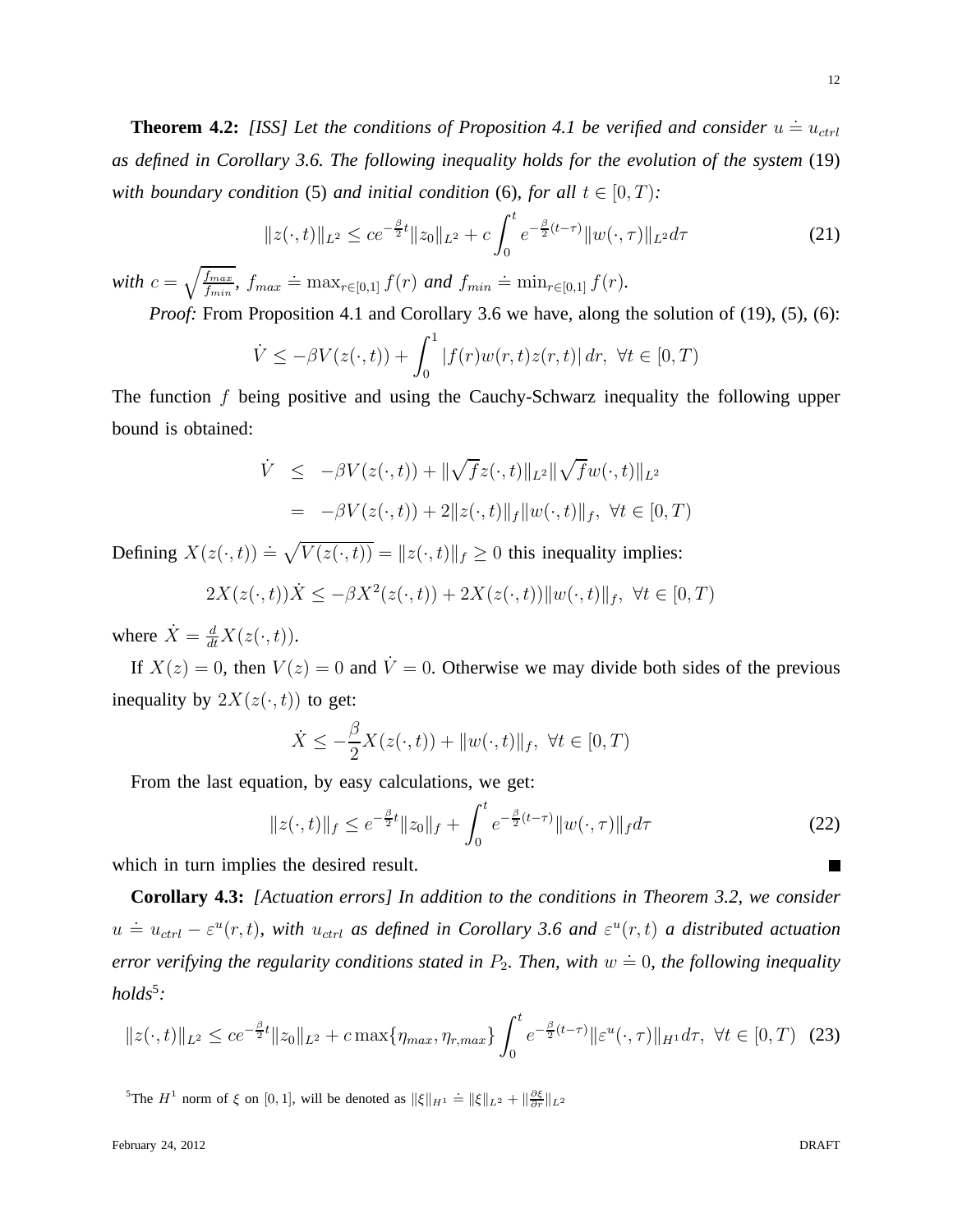$with \eta_{max} \doteq \sup_{(r,t) \in [0,1] \times [0,T)} | \eta |$ ,  $\eta_{r,max} \doteq \sup_{(r,t) \in [0,1] \times [0,T)} | \eta_r |$ .

The proof of Corollary 4.3 is directly obtained by replacing w by  $[\eta \varepsilon^u]_r$  in Theorem 4.2.

**Corollary 4.4:** *[Estimation errors in the* z *profile] Assume that the conditions of Theorem 3.2 are verified and consider the control defined in Corollary 3.6 but substituting* z *by an estimate,*  $\hat{z}(r,t) \doteq z(r,t) - \varepsilon^z(r,t)$  for all  $(r,t) \in [0,1] \times [0,T)$ , with  $\varepsilon^z(r,t)$  being a distributed estimation *error verifying the regularity conditions stated in* P3*. The following inequality is then verified:*

$$
||z(\cdot,t)||_{L^2} \le ce^{-\frac{\beta}{2}t}||z_0||_{L^2} + \gamma c \int_0^t e^{-\frac{\beta}{2}(t-\tau)} ||\varepsilon^z(\cdot,\tau)||_{L^2} d\tau, \ \forall t \in [0,T)
$$
 (24)

Corollary 4.4 follows readily by replacing w by  $\gamma \varepsilon^2$  in Theorem 4.2.

**Proposition 4.5:** *[Estimation errors in the* η *profile] Assume that the conditions of Theorem 3.2 are verified and consider the control defined in Corollary 3.6 but substituting* η *by an estimate,*  $\hat{\eta}(r,t) \doteq \eta(r,t) - \varepsilon^{\eta}(r,t)$  for all  $(r,t) \in [0,1] \times [0,T)$ , with  $\varepsilon^{\eta}(r,t)$  being a distributed estimation *error verifying the regularity conditions stated in P<sub>2</sub>. The following inequality is then verified:* 

$$
||z(\cdot,t)||_{L^2} \le ce^{-\frac{\beta'}{2}t}||z_0||_{L^2}, \ \forall t \in [0,T)
$$
\n(25)

*where*  $\beta' \doteq \beta + \gamma \inf_{(r,t) \in [0,1] \times [0,T)} \left( \frac{\varepsilon^n}{\hat{n}} \right)$  $\left\lVert \frac{\varepsilon^\eta}{\hat{\eta}} \right\rVert - 2 \gamma c \, \sup_{t \in [0,T)} \Vert \lbrack \frac{\varepsilon^\eta}{\hat{\eta}} \Vert$  $\frac{\varepsilon^{\eta}}{\hat{\eta}}\big]$ r $\big\|_{L^2}.$ 

*Proof:* Since the conditions of Theorem 3.2 are assumed to be verified to apply Corollary 3.6, inequality (10) holds. The control u in Corollary 3.6 with  $\hat{\eta}$  becomes:

$$
u = -\frac{\gamma}{\hat{\eta}} \int_0^r z(\rho, t) d\rho
$$

This implies:

$$
\eta u = -\gamma \frac{\eta}{\hat{\eta}} \int_0^r z(\rho, t) d\rho
$$
  
=  $-\gamma \frac{\hat{\eta} + \varepsilon^{\eta}}{\hat{\eta}} \int_0^r z(\rho, t) d\rho$   
=  $-\gamma \int_0^r z(\rho, t) d\rho - \gamma \frac{\varepsilon^{\eta}}{\hat{\eta}} \int_0^r z(\rho, t) d\rho$ 

Differentiating with respect to the spatial variable:

$$
[\eta u]_r = -\gamma z - \gamma \frac{\varepsilon^{\eta}}{\hat{\eta}} z - \gamma \left[ \frac{\varepsilon^{\eta}}{\hat{\eta}} \right]_r \int_0^r z(\rho, t) d\rho \tag{26}
$$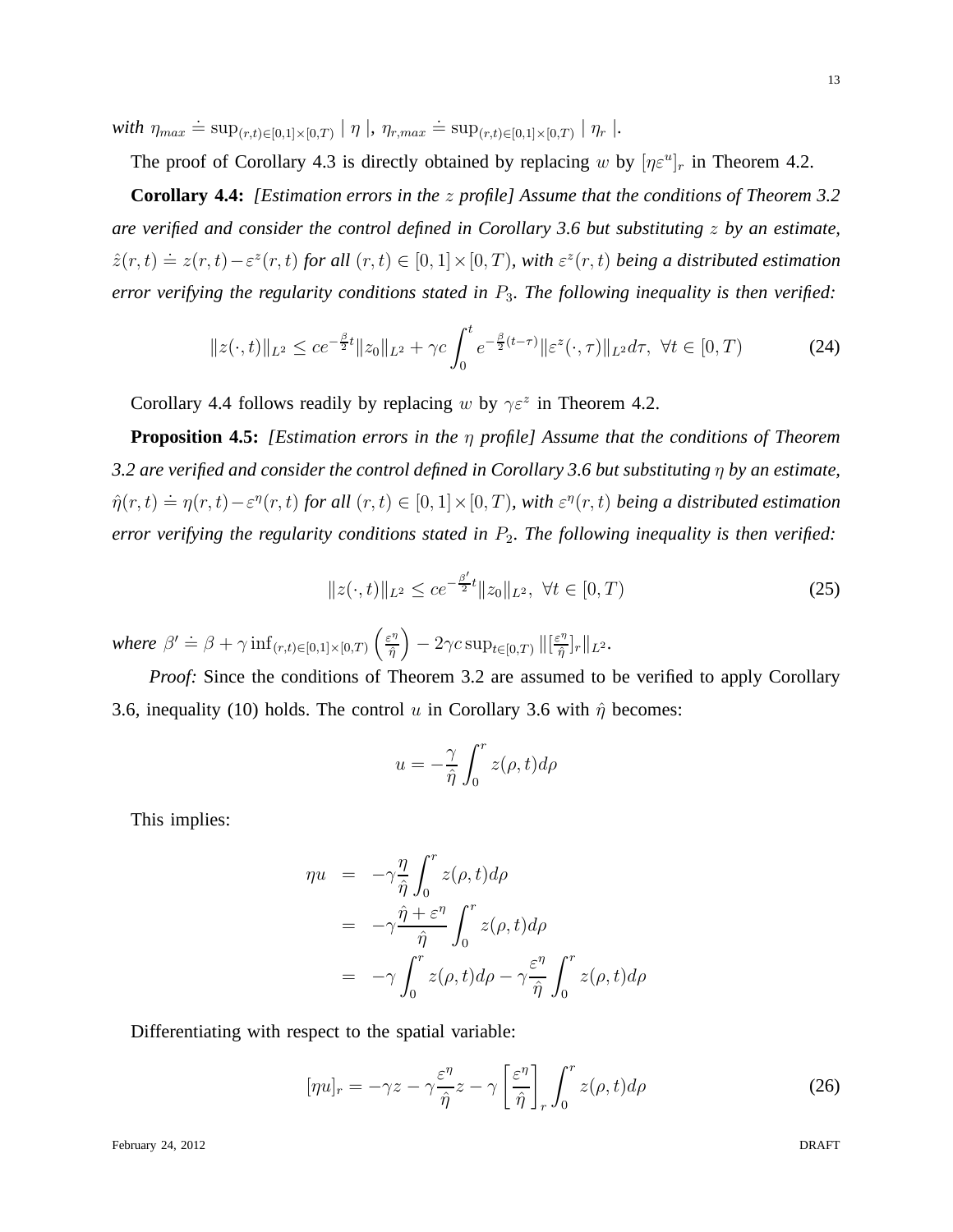Substituting (26) in (10) the following inequalities are obtained for all  $t \in [0, T)$ :

$$
\dot{V} \leq -\alpha V(z) - \gamma \int_0^1 f(r) z^2 dr - \gamma \int_0^1 f(r) \frac{\varepsilon^n}{\hat{\eta}} z^2 dr \n- \gamma \int_0^1 f(r) \left[ \frac{\varepsilon^n}{\hat{\eta}} \right]_r \left( \int_0^r z(\rho, t) d\rho \right) z dr \n\leq -(\alpha + \gamma)V(z) - \gamma \left[ \inf_{(r,t) \in [0,1] \times [0,T)} \left( \frac{\varepsilon^n}{\hat{\eta}} \right) \right] \int_0^1 f(r) z^2 dr \n- \gamma \int_0^1 f(r) \left[ \frac{\varepsilon^n}{\hat{\eta}} \right]_r \left( \int_0^r z(\rho, t) d\rho \right) z dr \n\leq - \left( \beta + \gamma \left[ \inf_{(r,t) \in [0,1] \times [0,T)} \left( \frac{\varepsilon^n}{\hat{\eta}} \right) \right] \right) V(z) \n+ \gamma \int_0^1 \left| f(r) \left[ \frac{\varepsilon^n}{\hat{\eta}} \right]_r \left( \int_0^r z(\rho, t) d\rho \right) z \right| dr \n\leq - \left( \beta + \gamma \left[ \inf_{(r,t) \in [0,1] \times [0,T)} \left( \frac{\varepsilon^n}{\hat{\eta}} \right) \right] \right) V(z) \n+ \gamma \int_0^1 \left| f(r) \left[ \frac{\varepsilon^n}{\hat{\eta}} \right]_r \left( \int_0^1 |z(\rho, t) | d\rho \right) z \right| dr \n\leq - \left( \beta + \gamma \left[ \inf_{(r,t) \in [0,1] \times [0,T)} \left( \frac{\varepsilon^n}{\hat{\eta}} \right) \right] \right) V(z) \n+ \gamma ||z||_{L^1} \int_0^1 \left| f(r) \left[ \frac{\varepsilon^n}{\hat{\eta}} \right]_r z \right| dr
$$

Applying the Cauchy-Schwarz inequality on the integral term and on the  $L^1$  norm of z it implies that, for all  $t \in [0, T)$ :

$$
\dot{V} \leq -\left(\beta + \gamma \left[\inf_{(r,t)\in[0,1]\times[0,T)}\left(\frac{\varepsilon^{\eta}}{\hat{\eta}}\right)\right]\right) V(z(\cdot,t)) + 2\gamma \|z(\cdot,t)\|_{L^{2}} \left\|\left[\frac{\varepsilon^{\eta}}{\hat{\eta}}\right]_{r}\right\|_{f} \|z(\cdot,t)\|_{f}
$$

Using the equivalence between  $\|\cdot\|_f$  and the usual  $L^2$  norm, the previous inequality can be rewritten as:

$$
\dot{V} \leq -\left(\beta + \gamma \left[\inf_{(r,t)\in[0,1]\times[0,T)}\left(\frac{\varepsilon^{\eta}}{\hat{\eta}}\right)\right]\right) V(z(\cdot,t)) + \frac{2\sqrt{2}\gamma}{\sqrt{f_{min}}} ||z(\cdot,t)||_f^2 \left\| \left[\frac{\varepsilon^{\eta}}{\hat{\eta}}\right]_r \right\|_f
$$

which in turn implies:

$$
\dot{V} \le -\left(\beta + \gamma \left[\inf_{(r,t)\in[0,1]\times[0,T)}\left(\frac{\varepsilon^{\eta}}{\hat{\eta}}\right)\right]\right) V(z(\cdot,t)) + 2\gamma c \|z(\cdot,t)\|_f^2 \left\| \left[\frac{\varepsilon^{\eta}}{\hat{\eta}}\right]_r \right\|_{L^2}
$$

with  $c$  as defined in Theorem 4.2. Consequently:

$$
\dot{V} \leq -\left(\beta + \gamma \left[\inf_{(r,t)\in[0,1]\times[0,T)} \left(\frac{\varepsilon^{\eta}}{\hat{\eta}}\right)\right] - 2\gamma c \sup_{t\in[0,T)} \left\| \left[\frac{\varepsilon^{\eta}}{\hat{\eta}}\right]_r \right\|_{L^2} \right) V(z(\cdot,t)), \ \forall t \in [0,T)
$$
\n
$$
\leq -\beta' V(z(\cdot,t)), \ \forall t \in [0,T)
$$

February 24, 2012 DRAFT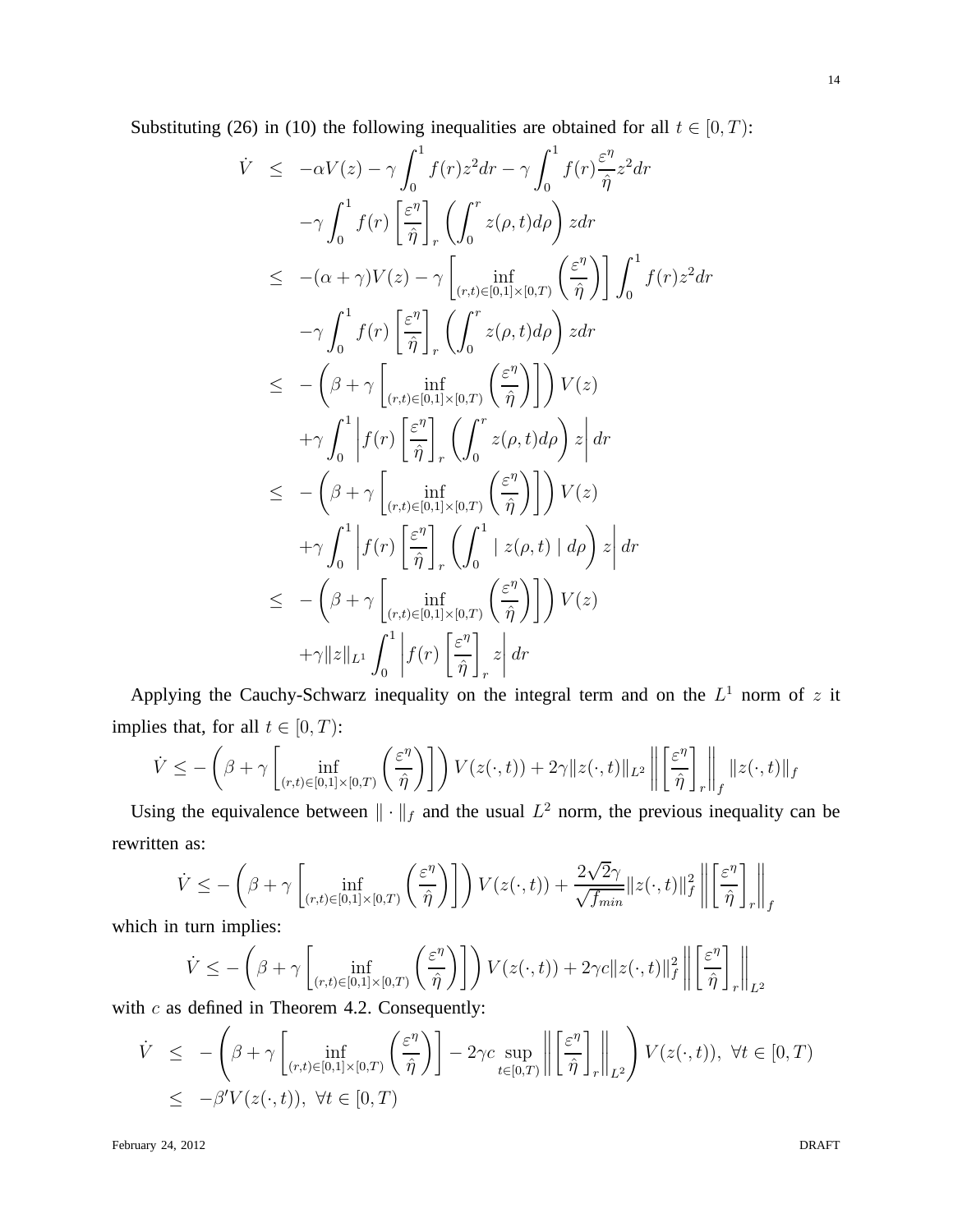**Remark 4.6:** *Although finding a stabilizing control law for system* (4)*-*(6) *considering unconstrained in-domain actuation is quite simple, the main interest of Sections III and IV lies in the fact that the stability of the open-loop system is guaranteed while giving a precise characterization of the impact of the control action in the closed-loop behaviour of the system, both in terms of rate of convergence and ISS gains. Furthermore, the fact that the ISS inequalities hold for the open-loop system is crucial for the application presented in Section V, since it also implies that stabilizing control laws can be found* despite strong shape constraints on the admissible control action *imposed by the physical actuators (represented in Section V-D by a nonlinear function of the two available engineering parameters in the LH antennas that can only take values in bounded sets).*

### V. APPLICATION TO THE CONTROL OF THE POLOIDAL MAGNETIC FLUX PROFILE IN A TOKAMAK PLASMA

#### *A. Physical Model*

Inside the toroidal chamber of a tokamak, the poloidal magnetic flux in the plasma, denoted  $\psi(R, Z)$ , is defined as the flux per radian of the magnetic field  $\mathbf{B}(R, Z)$  through a disc centered on the toroidal axis at height Z, having a radius R and surface **S**, as depicted in Fig. 2. As the safety factor scales basically as the ratio of the normalized radius to poloidal magnetic gradient, controlling the latter allows controlling the safety factor profile, which is an important physical heuristic that relates to the plasma Magnetohydrodynamic (MHD) stability and possible enhanced energy confinement. For a discussion on advanced tokamak scenarios, refer for instance to [30], [31], [32].

In order to apply our analytical results, a simplified model for the magnetic flux profile  $\psi$  in its one-dimensional representation is considered. Its dynamics are given by the following equation [33]:

$$
\psi_t = \frac{\eta_{\parallel} C_2}{\mu_0 C_3} \psi_{\rho \rho} + \frac{\eta_{\parallel} \rho}{\mu_0 C_3^2} \left(\frac{C_2 C_3}{\rho}\right)_{\rho} \psi_{\rho} + \frac{\eta_{\parallel} V_{\rho} B_{\phi_0}}{FC_3} j_{ni}
$$
(27)

where  $\rho = \sqrt{\frac{\phi}{\pi R}}$  $\frac{\phi}{\pi B_{\phi_0}}$  ( $\phi$  being the toroidal magnetic flux and  $B_{\phi_0}$  the toroidal magnetic field at the center of the vacuum vessel) is an equivalent radius indexing the magnetic surfaces,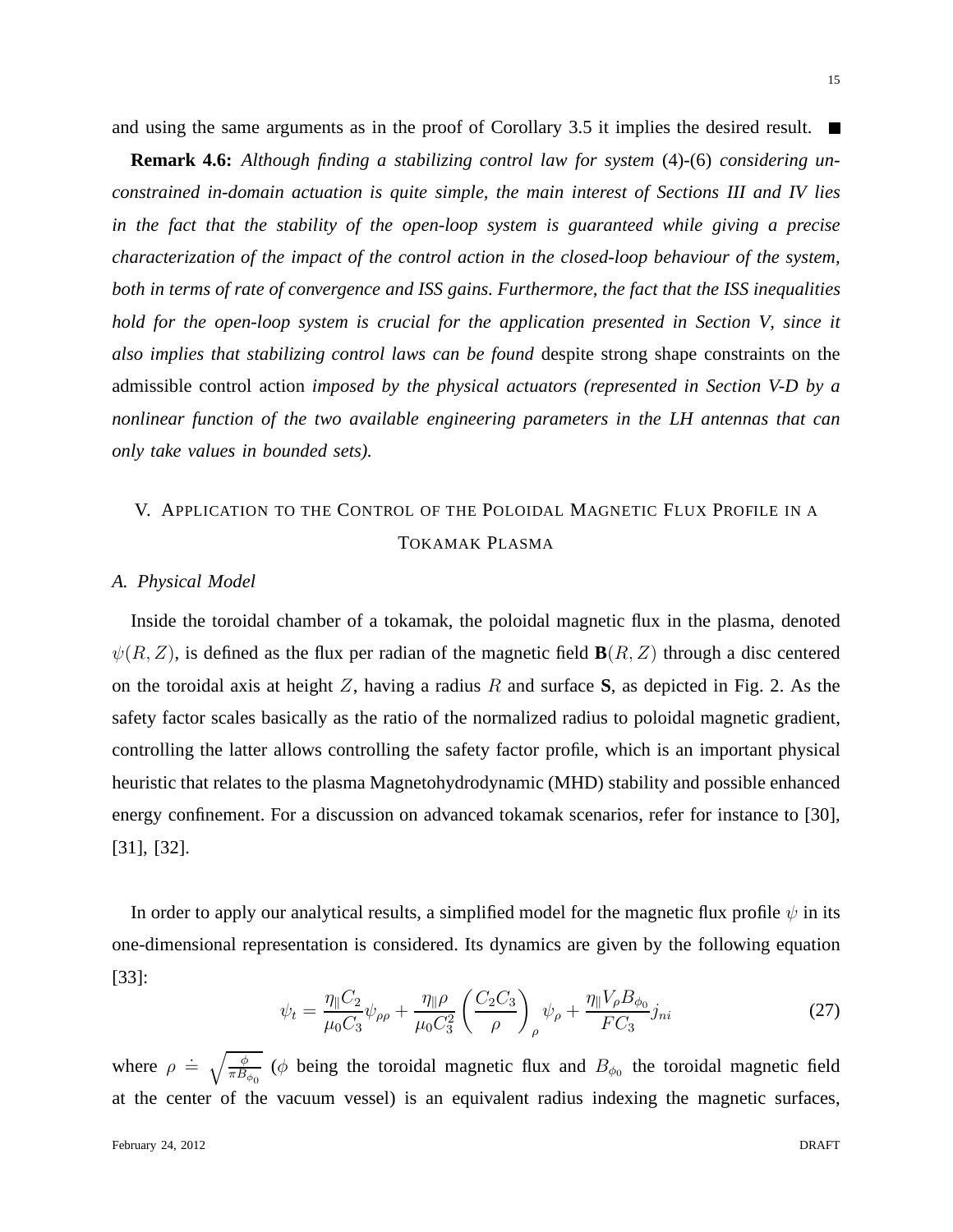

Figure 2. Coordinates  $(R, Z)$  and surface S used to define the poloidal magnetic flux  $\psi(R, Z)$ .

 $\eta_{\parallel}$  is the parallel resistivity of the plasma, the source term  $j_{ni}$  represents the current density profile generated by non-inductive current sources,  $\mu_0$  is the permeability of free space, F is the diamagnetic function,  $C_2$  and  $C_3$  are geometric coefficients,  $V_\rho$  is the spatial derivative of the plasma volume and  $B_{\phi_0}$  is the toroidal magnetic field at the geometric center of the plasma. Some important variable definitions are given in Table I.

Neglecting the diamagnetic effect caused by poloidal currents and using a cylindrical approximation of the plasma geometry ( $\rho \ll R_0$ , where  $R_0$  is the major plasma radius) the coefficients in (27) simplify as follows:

$$
F \approx R_0 B_{\phi_0}
$$
,  $C_2 = C_3 = 4\pi^2 \frac{\rho}{R_0}$ ,  $V_\rho = 4\pi^2 \rho R_0$ 

Defining a normalized spatial variable  $r = \rho/a$ , where a (assumed constant) is the equivalent (minor) radius of the last closed magnetic surface, the simplified model is obtained as in [34], [35]:

$$
\psi_t(r,t) = \frac{\eta_{\parallel}(r,t)}{\mu_0 a^2} \left( \psi_{rr} + \frac{1}{r} \psi_r \right) + \eta_{\parallel}(r,t) R_0 j_{ni}(r,t)
$$
\n(28)

with the boundary conditions:

$$
\psi_r(0,t)=0
$$

and

$$
\psi_r(1,t) = -\frac{R_0\mu_0 I_p(t)}{2\pi} \tag{29}
$$

where  $I_p$  is the total plasma current, and with the initial condition:

$$
\psi(r, t_0) = \psi_0(r) \tag{30}
$$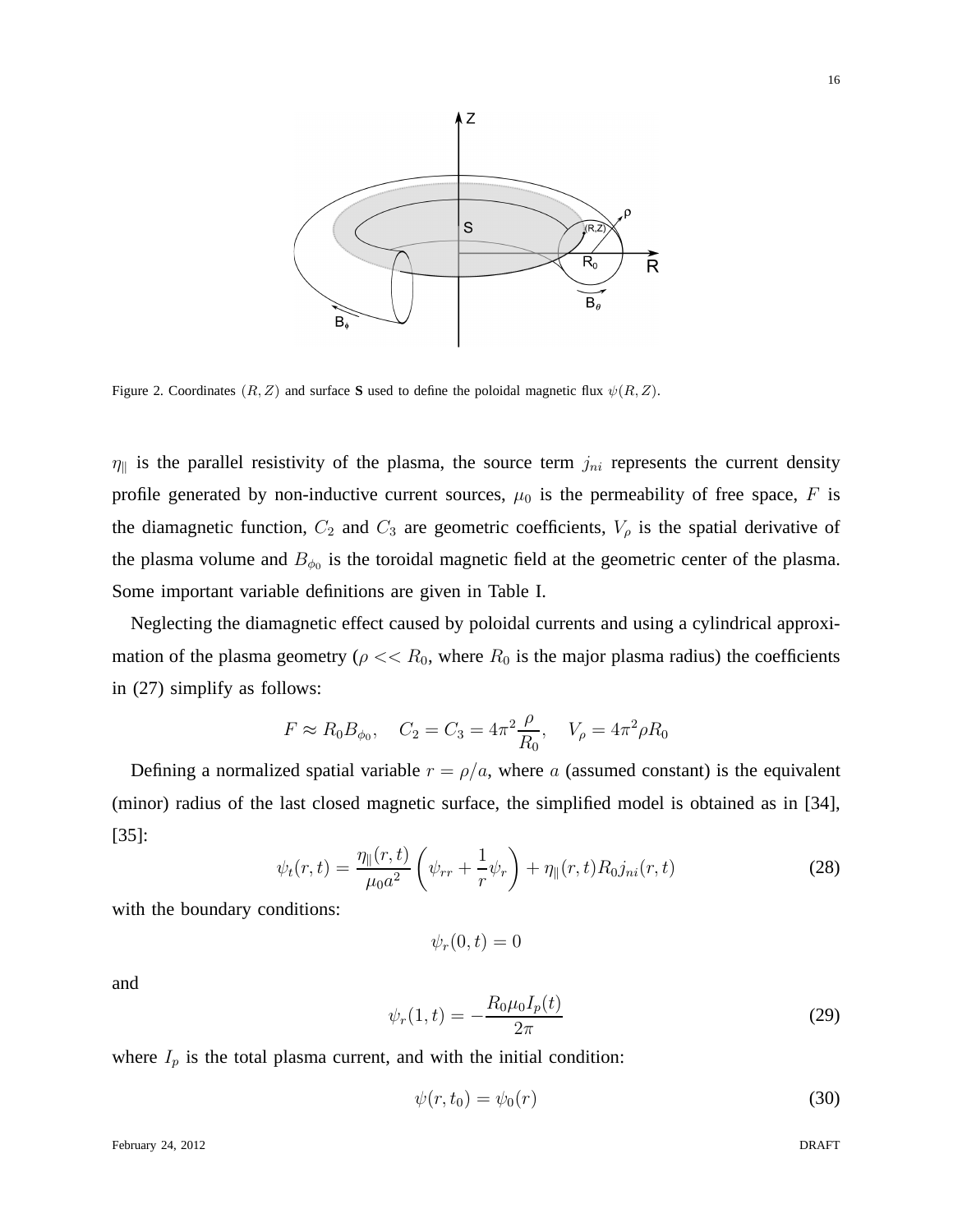| Variables          | Description                                                               | Units                        |
|--------------------|---------------------------------------------------------------------------|------------------------------|
| $\psi$             | Poloidal magnetic flux profile                                            | $Tm^2$                       |
| $\phi$             | Toroidal magnetic flux profile                                            | $Tm^2$                       |
| q                  | Safety factor profile $q \doteq d\phi/d\psi$                              |                              |
| $R_0$              | Location of the magnetic center                                           | m                            |
| $B_{\phi_0}$       | Toroidal magnetic field at the center                                     | T                            |
| $\rho$             | Equivalent radius of the magnetic surfaces                                | m                            |
| $\it a$            | Location of the last closed magnetic surface                              | $_{m}$                       |
| $\boldsymbol{r}$   | Normalized spatial variable $r = \rho/a$                                  |                              |
| $t\,$              | Time                                                                      | S                            |
| V                  | Plasma Volume                                                             | $\,m^3$                      |
| $\boldsymbol{F}$   | Diamagnetic Function                                                      | T <sub>m</sub>               |
| $C_2, C_3$         | Geometric coefficients                                                    |                              |
| $\eta_{\parallel}$ | Parallel resistivity                                                      | $\Omega_m$                   |
| $\eta$             | Normalized diffusivity coefficient $\eta_{\parallel}/(\mu_0 a^2)$         |                              |
| $\mu_0$            | Permeability of free space: $4\pi \times 10^{-7}$                         | $\mathbb{H}\mathbbm{m}^{-1}$ |
| $j_{ni}$           | Non-inductive effective current density                                   | $Am^{-2}$                    |
| $\dot{j}$          | Normalized non-inductive effective current density $\mu_0 a^2 R_0 j_{ni}$ |                              |
| $j_{\phi}$         | Effective current density                                                 | $Am^{-2}$                    |
| $j_\omega$         | Inductive current density                                                 | $Am^{-2}$                    |
| $j_{eccd}$         | <b>ECCD</b> current density                                               | $Am^{-2}$                    |
| $j_{lh}$           | LHCD current density                                                      | $Am^{-2}$                    |
| $j_{bs}$           | Bootstrap current density                                                 | $Am^{-2}$                    |
| $I_p$              | Total plasma current                                                      | $\overline{A}$               |
| $P_{lh}$           | Lower Hybrid antenna power                                                | W                            |
| $N_\parallel$      | Hybrid wave parallel refractive index                                     |                              |

Table I

VARIABLE DEFINITION

For the purposes of this article,  $j_{ni}$  is considered as having one main component, which is the LHCD (*Lower Hybrid Current Drive*) current deposit  $j_{lh}$ . The extension to other non-inductive actuators is possible with minor modifications. Considering the evolution of the system around an equilibrium  $(\overline{\psi}, \overline{j})$  and assuming an ideal tracking of the total plasma current, the evolution of  $\psi$  is given by (1)-(3). Defining  $z = \nabla \tilde{\psi} \cdot \vec{\rho}$ ,  $\eta = \eta_{\parallel}/(\mu_0 a^2)$  and  $u = \tilde{j}$ , where  $\tilde{\psi} = \psi - \overline{\psi}$ and  $\tilde{j} = j - \overline{j}$ , properties  $P_1$ ,  $P_2$  and  $P_3$  hold, and thus the results of sections III and IV apply. Furthermore, the implementation of a state-feedback is possible due to the online availability of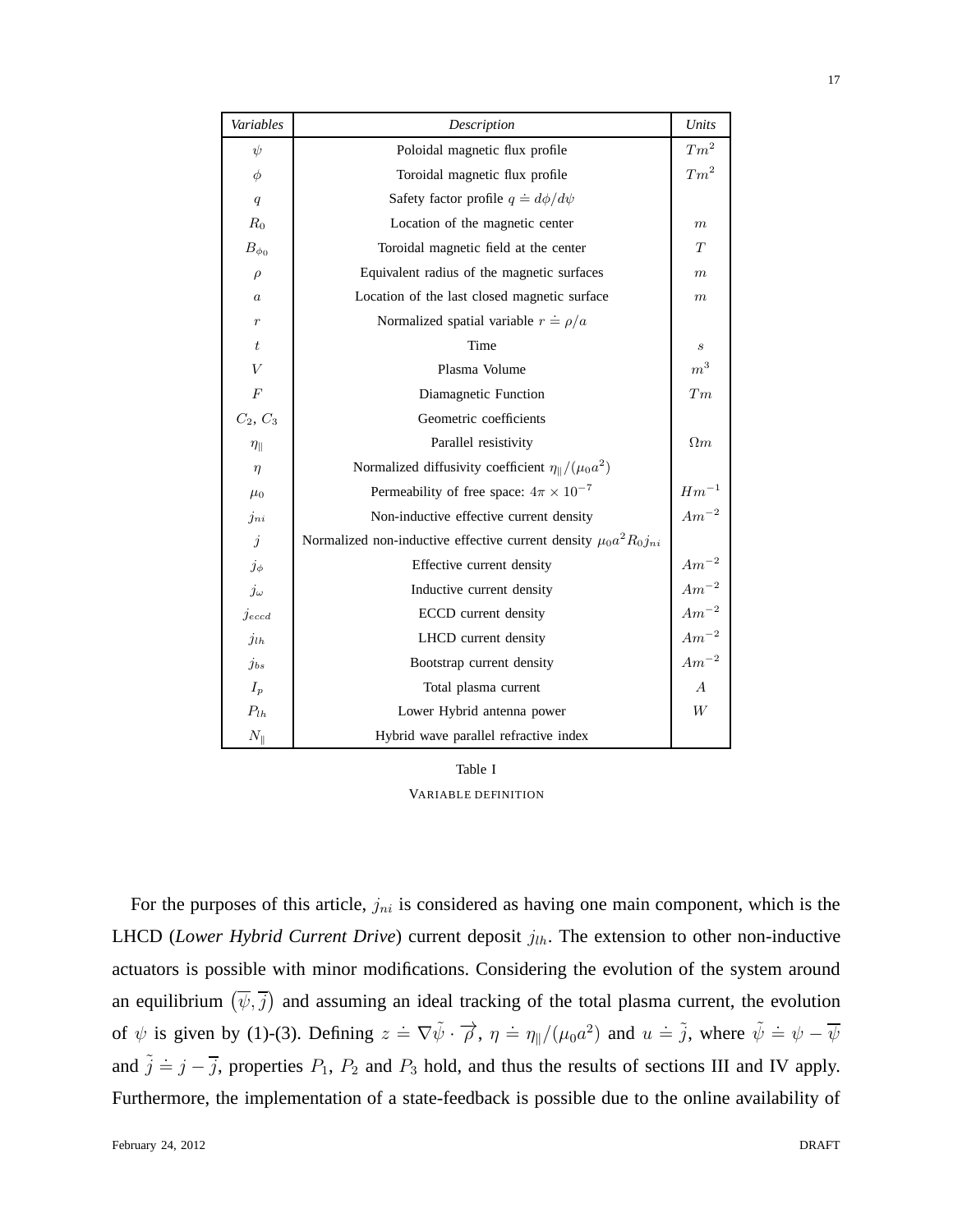the magnetic flux profiles using the Equinox code, see [36].

#### *B. Illustration of Stability: Numerical computation of the Lyapunov function*



Figure 3. Function f verifying the conditions of Theorem 3.2 for an exponential  $\eta$  with time-varying parameters.  $f_{min} = 0.001$ ,  $f_{max} = 0.2823$ .

In order to test the proposed control law in Corollary 3.6 for the nominal system, we consider an identified estimate of the normalized plasma resistivity  $\eta(r,t) = A(t)e^{\lambda(t)r}$ , with  $A(t) =$ 0.0107 – 0.0014 cos 40πt and  $\lambda(t)$  = 6.1 + 0.8 sin 20πt for all  $t \in [0, T)$ . In particular 0.0093 ≤  $A(t) \leq 0.0121$  and  $4.3 \leq \lambda(t) \leq 6.9$  for all  $t \in [0, T)$ . The limits for the variations were chosen from data extracted from Tore Supra shot 35109, described in [34]. A function  $f$  satisfying the conditions of Theorem 3.2 for these values of  $\eta$  has been numerically computed using Mathematica. It is depicted in Fig. 3. It should be noted that, in practice, the knowledge of these coefficients does not need to be exact. It is enough to find a common weighting function f valid on a rich enough set of profiles (and thus on convex combinations of those profiles). Moreover, since  $\alpha$  in (9) is positive, it provides a robustness margin with respect to small numerical errors.

Using this  $f$ , the time-evolution of equation (4) with boundary conditions (5), initial condition (6) and of the associated Lyapunov function V without control action ( $u_{ctrl} = 0$ ), for an arbitrary numerical value of the initial condition, is shown in Fig. 4. The guaranteed convergence rate  $\alpha$ is indeed respected but is conservative. This is not unexpected, since inequality (9) holds for all values of  $r$  and the central and edge diffusivities vary considerably (almost by a factor 1000).

Finally, the response of the system using the control defined in Corollary 3.6, with  $\gamma = 1.6$  is shown in Fig. 5. Comparing Fig. 4 (c) and Fig. 5 (d) we can verify that the exponential decrease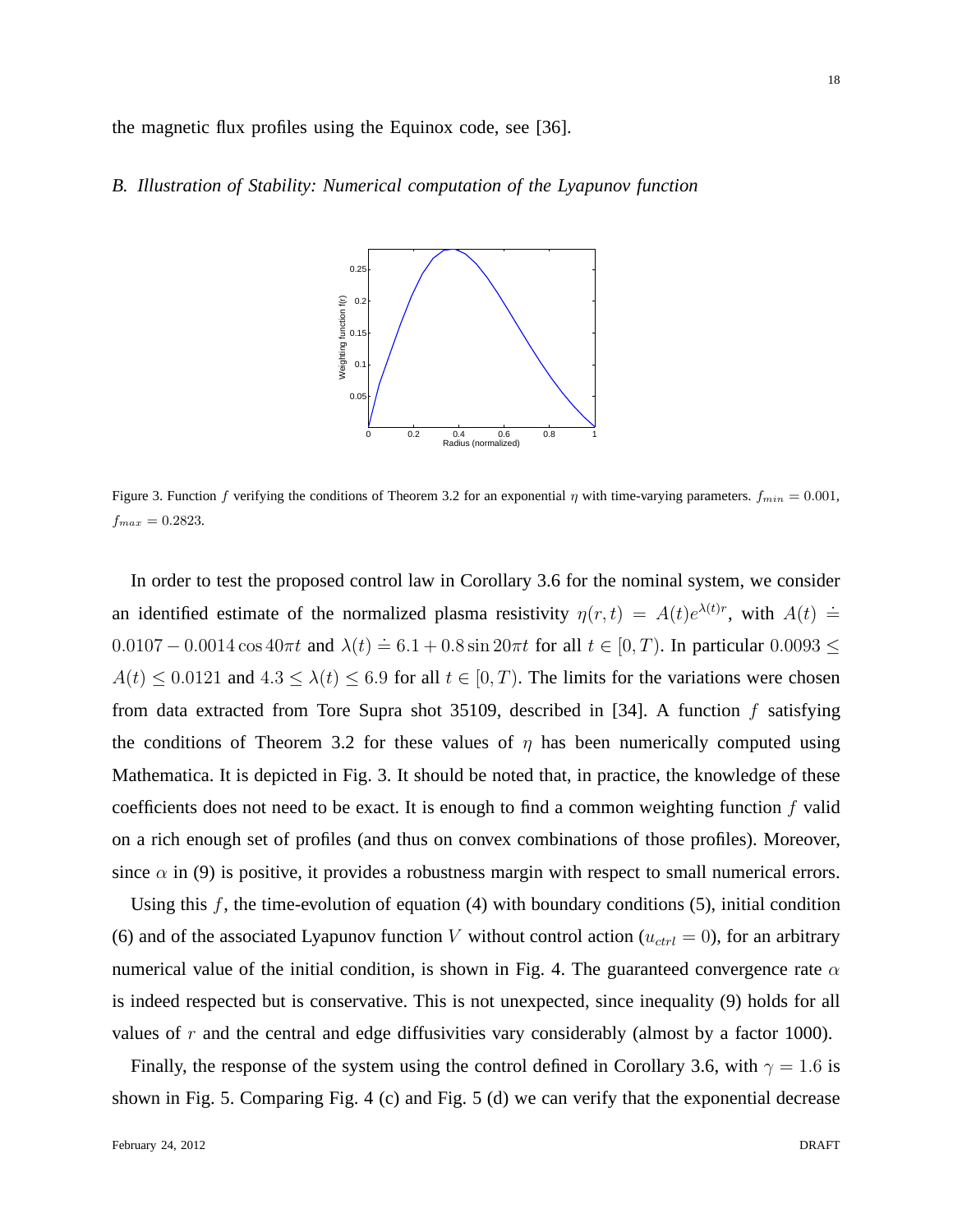

19



(a) Contour plot of the solution to the PDE.

(b) Time-slices of the solution to the PDE.



(c) Normalized evolution of the Lyapunov function.

Figure 4. Response of the nominal system without control action.

of V with the control defined in Corollary 3.6 is indeed increased by at least  $e^{-\gamma t}$ , in agreement with the theoretical results.

#### *C. Illustration of ISS property: Tokamak Simulation with Unconstrained Controller*

In order to test the controller defined in Corollary 3.6 in a more realistic setting, not only considering the evolution of the diffusion equation but also the dynamics of the diffusivity coefficients and other system parameters, the simulator presented in [34] was used to test the behaviour of the system under the effect of disturbances and neglected inputs. In particular, the effect of the variation of the so-called bootstrap current (a plasma self-generated current source proportional to the inverse of the magnetic flux gradient that introduces a nonlinearity in the system dynamics) around the equilibrium and the Electron Cyclotron Current Drive (ECCD) input, turned on for  $8 \le t \le 20$  s, act as unknown exogeneous current sources in the evolution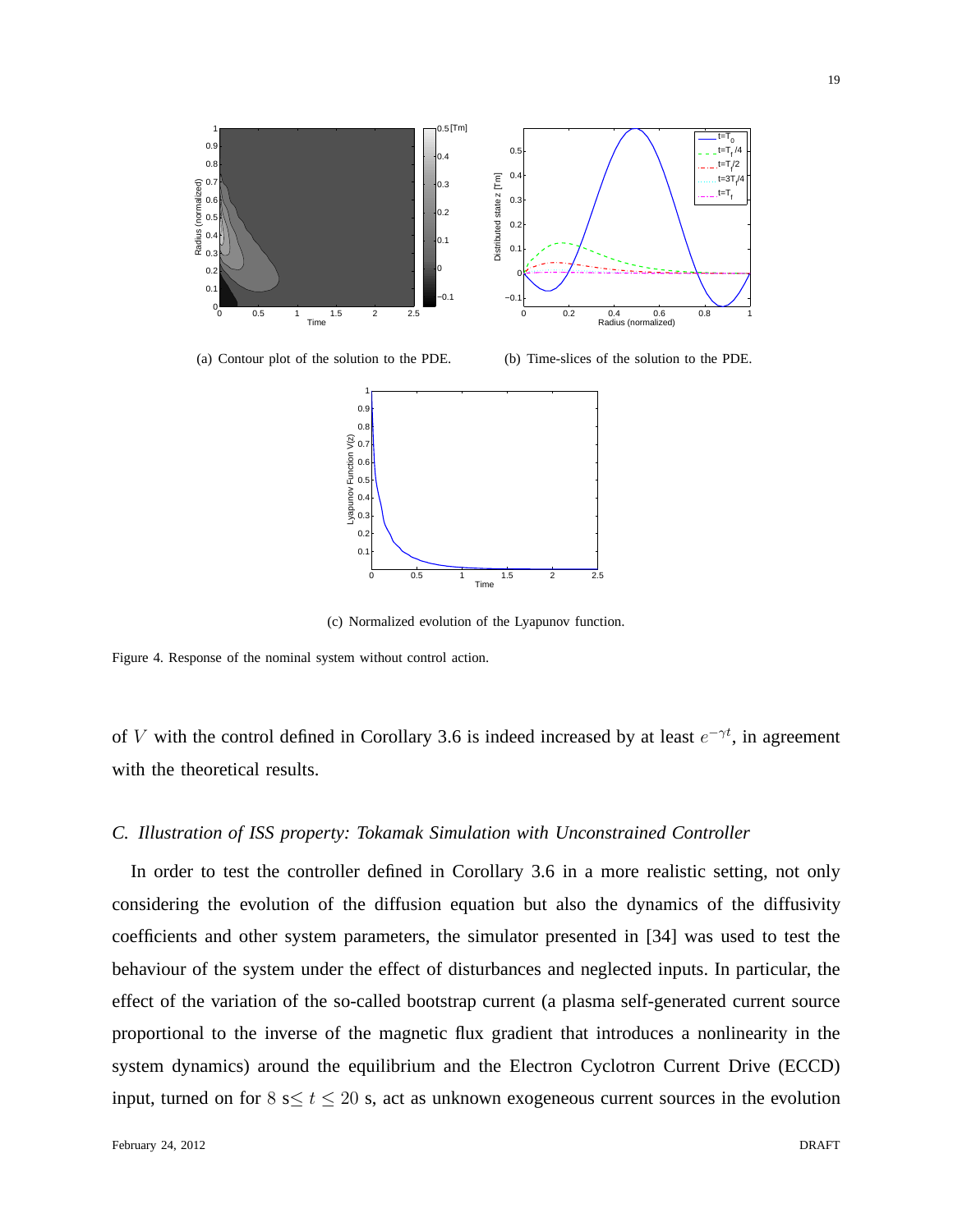

Figure 5. Response of the nominal system with unconstrained control action ( $\gamma = 1.6$ ).

Time

 $1.5$ 

(c) Evolution of the control  $u$ .

່ວ

 $0.5$ 

 $\overline{0}$ 

 $0.5$ 

Radius (normalized)

equation. For a rigorous treatment, they can be considered as disturbances both in the state and input (as in Theorem 4.2 and Corollary 4.3). The variation of the resistivity coefficients is caused mainly by variations in the temperature profile, which is affected by the LH antenna.

 $\overline{0}$ .  $0.2$ 

0 0.5 1 1.5 2 2.5

Time

(d) Normalized evolution of the Lyapunov function.

The original equilibrium was chosen from experimental data drawn from Tore Supra shot 35109. The effect of the ECCD antennas was overemphasized in order to better illustrate its action on the state and the Lyapunov function (the power in the simulation was chosen as three times the actual capacity of these actuators). A controller parameter  $\gamma = 0.75$  was found to yield acceptable results (both in terms of the amplitude of the control and the effect of the noisy measurements in the system). The results are shown in Fig. 6, with control action starting at  $t = 16$  s and the corresponding values of the physical variables (in absolute terms) can be seen in Fig. 7. While a steady-state error remains when the ECCD is turned on, it is significantly reduced by the feedback action. The convergence speed is also noticeably improved.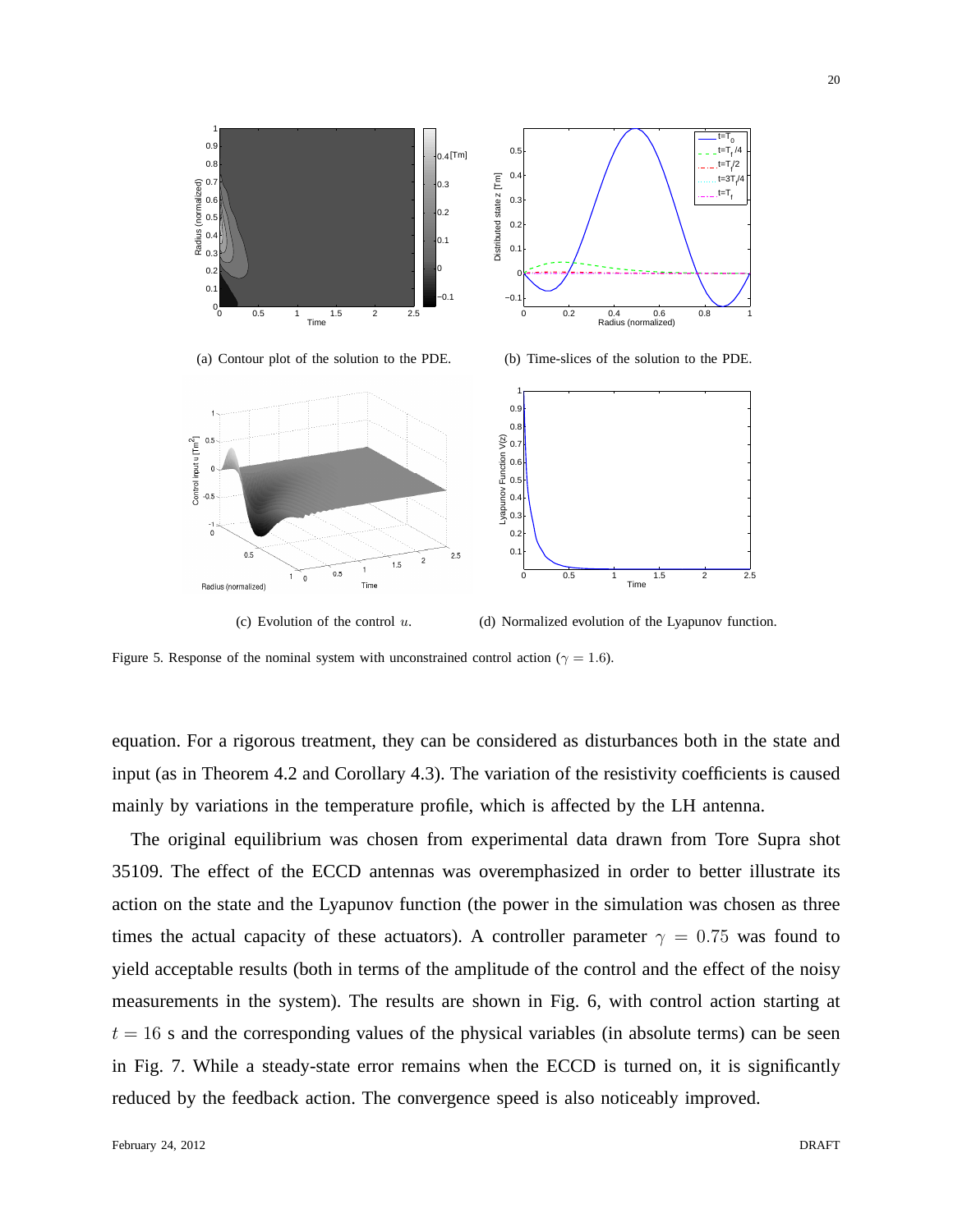

(a) Evolution of the z profile in time. (b) Evolution of the control  $u$ .



(c) Normalized evolution of the Lyapunov function.

Figure 6. Response of the disturbed system, disturbance applied at  $t = 8$  s and removed at  $t = 20$  s with unconstrained control action beginning at  $t = 16$  s ( $\gamma = 0.75$ ).



(a) Evolution of the physical  $\nabla \psi$  profile. (b)  $j_{lh}$  input equivalent to the control u.

Figure 7. Response of the disturbed system, disturbance applied at  $t = 8$  s and removed at  $t = 20$  s with unconstrained control action beginning at  $t = 16$  s ( $\gamma = 0.75$ ).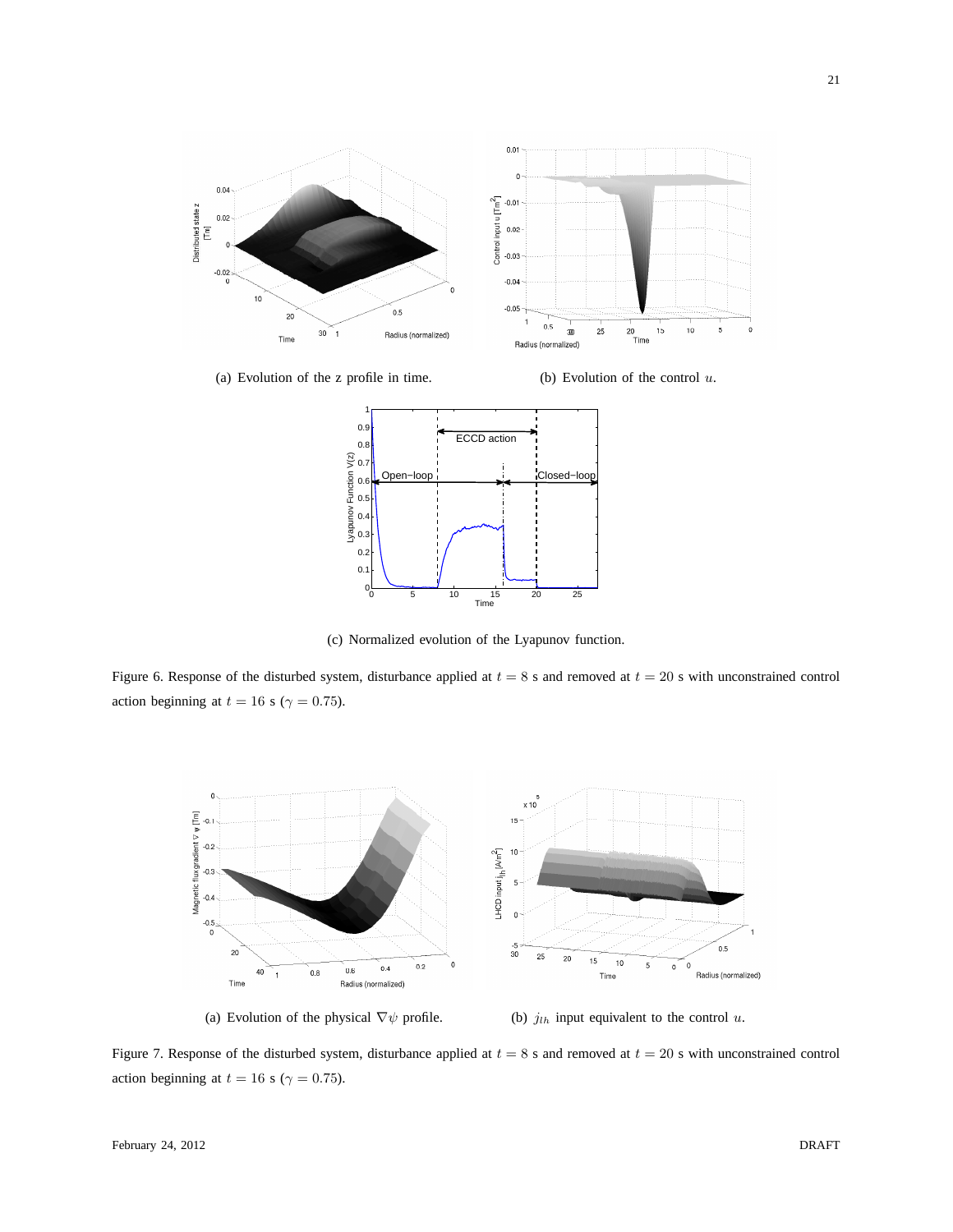22

#### *D. Exploiting the Lyapunov Approach: Tokamak Simulation with Constrained Controller*

In view of a possible implementation of the control law in a real tokamak experiment, strict constraints have to be imposed on the control action. For this application, the actuator considered is the current current density generated by the lower hybrid waves. This current deposit profile  $j_{lh}(r, t)$  depends on two main physical parameters: the power delivered by the antennas  $P_{lh}(t)$  and the parallel refractive index  $N_{\parallel}(t)$ . In Tore Supra two LH antennas exist and their parameters may vary in the following manner:  $P_{lh,1} \le 1.5$  MW,  $P_{lh,2} \le 3$  MW,  $N_{\parallel,1} \in [1.43, 2.37]$  and  $N_{\parallel,2} \in [1.67, 2.33]$ . However, in this paper only one set of parameters  $(P_{lh}, N_{\parallel})$  is used to derive a controller that illustrates the usefulness of the control Lyapunov function, as defined in Proposition 4.1, from a practical standpoint.

Based on Proposition 4.1, we propose to choose, at each time step, a couple  $(P_{lh}^*, N_{\parallel}^*)$  as follows:

$$
(P_{lh}^*, N_{\parallel}^*) = \arg\min_{(P_{lh}, N_{\parallel}) \in \mathcal{U}} \int_0^1 f(r) \left[ \eta u(P_{lh}, N_{\parallel}) \right]_r z dr \tag{31}
$$

subject to the constraints:

$$
0 \ge \int_0^1 f(r) \left[ \eta u(P_{lh}^*, N_{\parallel}^*) \right]_r z dr \ge -\gamma V(z) \tag{32}
$$

where  $\mathcal{U} \doteq [P_{lh,min}, P_{lh,max}] \times [N_{\parallel,min}, N_{\parallel,max}]$  and  $u : \mathcal{U} \to C^{\infty}([0,1])$  is a nonlinear function representing the relation between the engineering parameters and the variations in the  $j_{lh}$  profile as presented in [34].

**Remark 5.1:** *The inequality in the left-hand side of* (32) *guarantees that the worst case of the optimization scheme is*  $\int_0^1 f(r) \left[ \eta u(P_{lh}^*, N_{\parallel}^*) \right]$  $zdr = 0$ . In other words, the closed-loop *system verifies the ISS inequalities of Theorem 4.2 and Corollary 4.3 for a value of*  $\beta \geq \alpha$ *. The inequality in the right-hand side of* (32) *is not necessary for the stability of system* (4)*-*(6)*, but aims to limit the contribution of the controller on the rate of convergence of the closed-loop system. If, for all time, there exist*  $(P_{lh}, N_{\parallel}) \in U$  *such that the control proposed in Corollary 3.6 is exactly*  $u(P_{lh}, N_{\parallel})$ *, then it is a solution to the constrained optimization problem.* 

Since solving this optimization problem analytically is quite difficult, a numerical method using a gradient-descent algorithm on the discretized parameter space was implemented in practice. As the state dynamics describe the system deviation from an equilibrium, choosing  $u = 0$  (i.e.  $(P_{lh}, N_{\parallel}) = (\overline{P}_{lh}, \overline{N}_{\parallel})$  always gives a feasible starting point. In general, we might not find a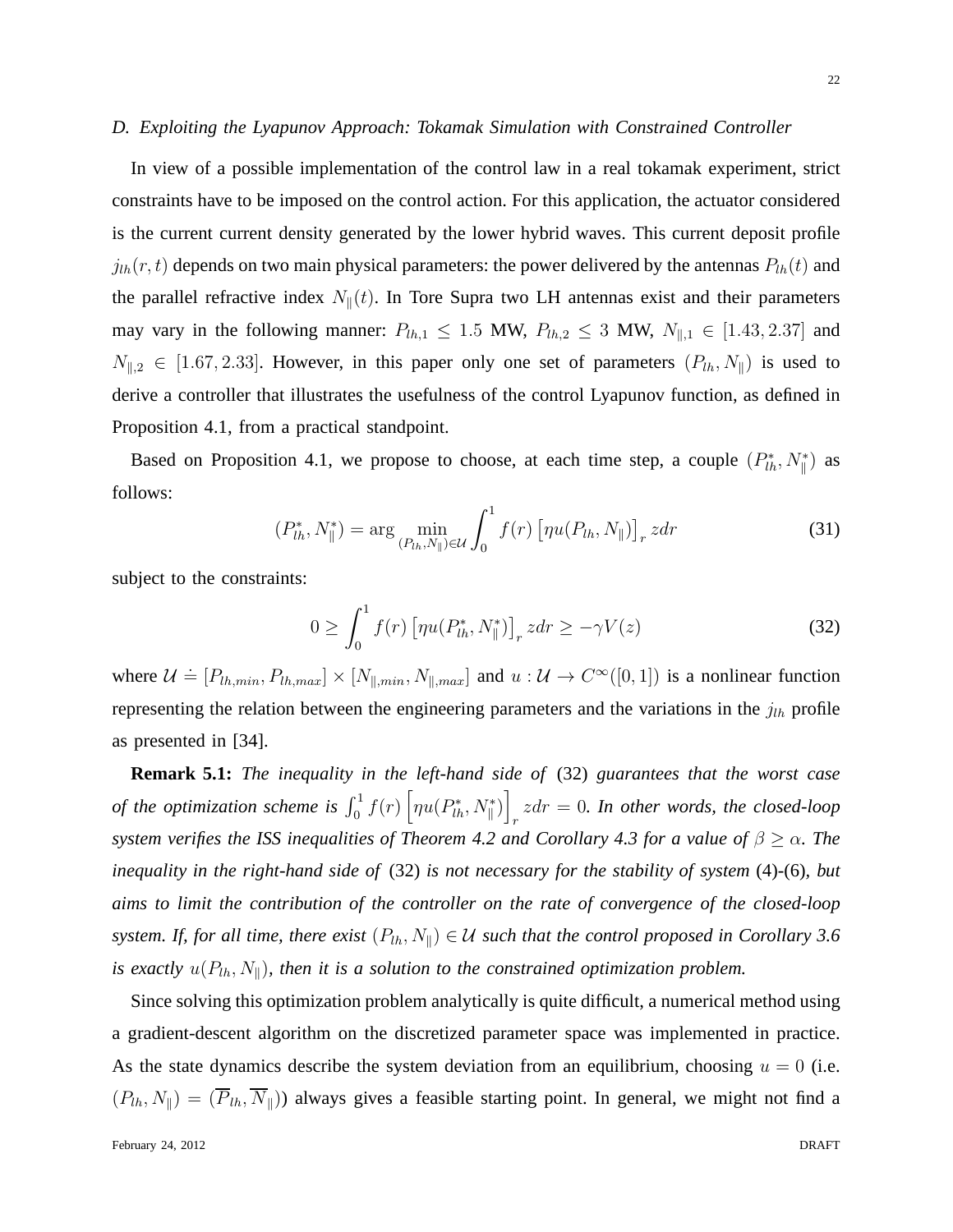solution of the proposed problem (31), and we could have problems facing local-minima, but under simulation with data taken from Tore Supra shots 35109 and 31463 (the first generated by modulating the LH power, the second including also ECCD action) the results are satisfying.

The values of u and  $u_r$  for the different vertices of the parameter grid were calculated off-line to allow real-time control. In this case, the mean time taken by the algorithm to determine the control values was  $432 \mu s$  using a Matlab<sup>©</sup> function running on a processor at 2.54 GHz.



(a) Evolution of the z profile in time.

(b) Antenna parameters used to calculate the control input.



(c) Evolution of the actual  $j_{lh}$  applied to the system. (d) Normalized evolution of the Lyapunov function.

Figure 8. Response of the disturbed system, disturbance applied at  $t = 8$  s and removed at  $t = 20$  s with constrained control action beginning at  $t = 16$  s ( $\gamma = 0.6$ ).

For the first simulation, using an equilibrium point taken from Tore Supra shot 35109, we introduce a disturbance as in the previous section, corresponding to three times the maximum ECCD power for  $8 \le t \le 20$  s and then activate the control at  $t = 16$  s to attenuate its effect. Results are shown in Fig. 8. It can be seen that, despite the constraints, the attenuation of the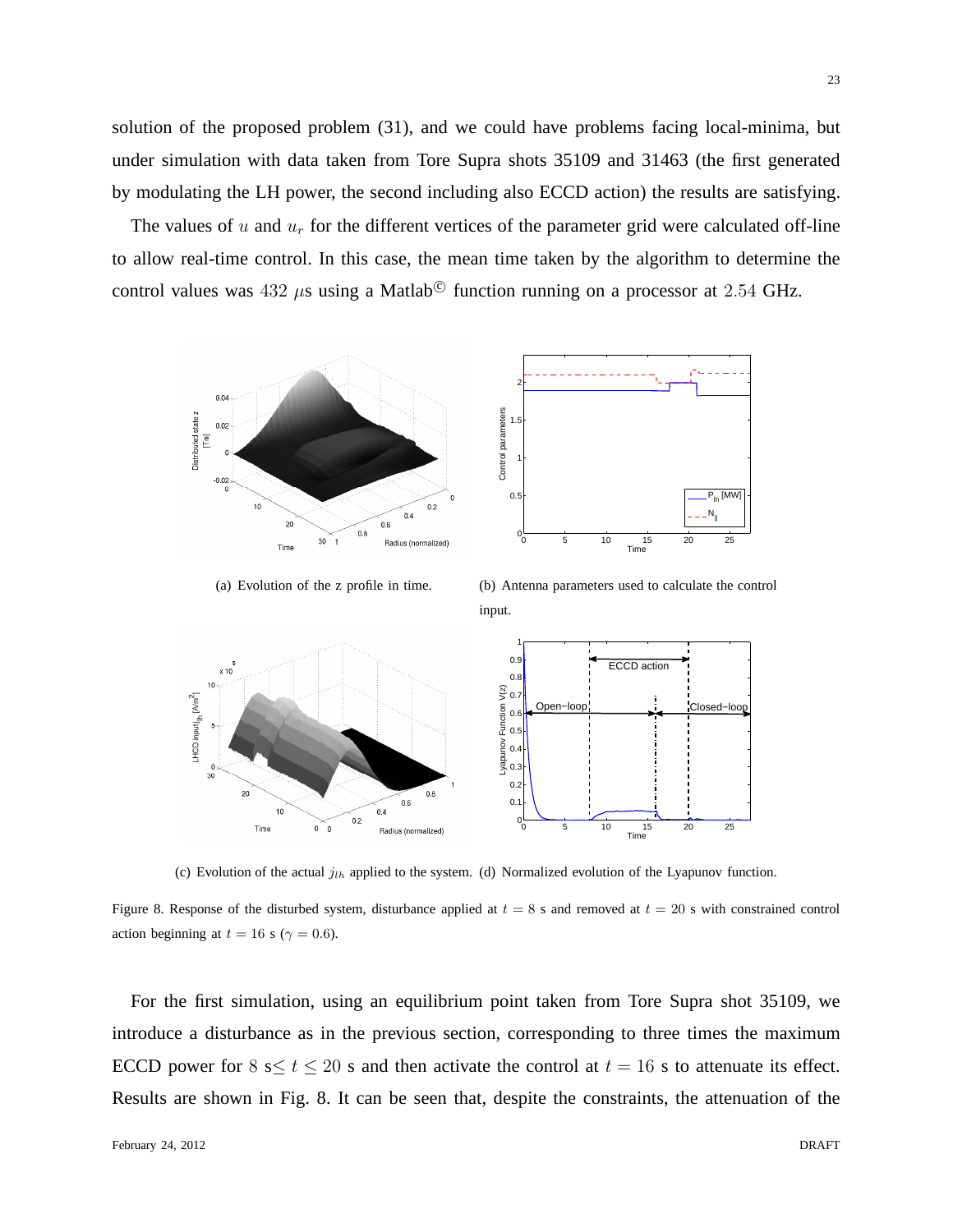disturbance is very effective, with the value of the Lyapunov function rapidly reduced once the feedback control is activated. The control value was updated every 0.1 s, which is much greater than the required computing time.

The second proposed scenario is a change of operating point, where both equilibria were drawn from Tore Supra shot 35109. Control action starts at  $t = 4$  s and the change of reference is applied at  $t = 17$  s. The results can be seen in Fig. 9. It is interesting to see the behaviour of the Lyapunov function under the constrained control: even though an exponentially decreasing upper bound exists, the actual shape is more irregular than in the unconstrained case (similar to a time-varying gain guaranteeing at all times a negative derivative for the Lyapunov function).



(a) Evolution of the z profile in time.

(b) Antenna parameters used to calculate the control input.



(c) Evolution of the actual  $j_{th}$  applied to the system. (d) Normalized evolution of the Lyapunov function.

Figure 9. Response of the system, change of reference applied at  $t = 17$  s with constrained control action beginning at  $t = 4$  s  $(\gamma = 0.6)$ .

Finally, a more complicated tracking scenario is proposed, where a time-varying reference is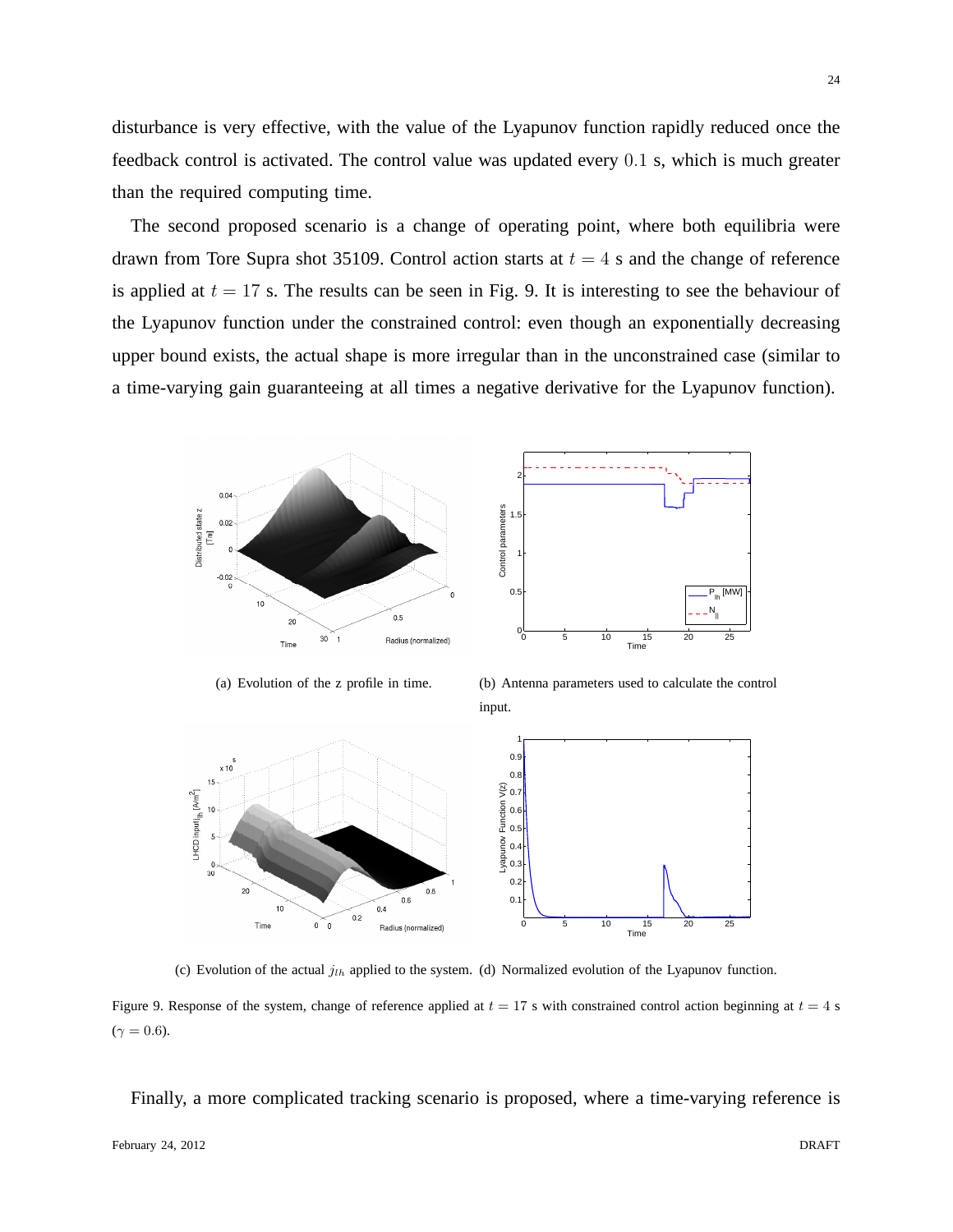generated from Tore Supra shot 31463 (which involves both LH and ECCD action). Furthermore, only one equilibrium point is calculated, corresponding to the mean value of the parameters applied during the shot instead of one for each point of the trajectory. Fig. 10 represents (a) the mean tracking error, (b) the values for the engineering parameters of the LH antenna, (c) the

LH current deposit profile, (d) the safety factor profile and the current profiles at two different times (e) and (f). This result illustrates the robustness of the controller with respect to deviations from the calculated equilibrium (used in the computation of the feedback).

#### VI. CONCLUSION

In this paper, a strict Lyapunov function was found for a diffusion equation with time-varying distributed coefficients. This function guarantees some ISS properties for the system and allows for the construction of simple control laws that maintain these properties and improve the performance of the system. A particularly important contribution was a robustness study of the system with respect to disturbances and errors in the model and measurements, since for most physical applications the exact values and behaviour of the diffusivity coefficients is not well known. Another contribution is the consideration of the distributed and time-varying nature of these coefficients in the nominal scenario without constraining their rate of variation. Finally, the proposed Lyapunov function design was applied to the control of the gradient of the poloidal magnetic flux profile in the Tore Supra tokamak, with the objective of safety factor regulation.

Future work will be devoted to the implementation and testing of the proposed constrained control law with a more complex simulation code, METIS and/or CRONOS, see [37], [35] respectively. These codes include energy and momentum conservation laws as well as refined plasma/wave interaction descriptions for the antennas. Some effort will also be devoted to the estimation of the diffusivity coefficients in view of an experimental implementation on Tore Supra.

#### APPENDIX

*Proof of Theorem 2.1:* This proof is organized as follows:

(a) First, an auxiliary problem in two-dimensional Cartesian coordinates under symmetry conditions is formulated.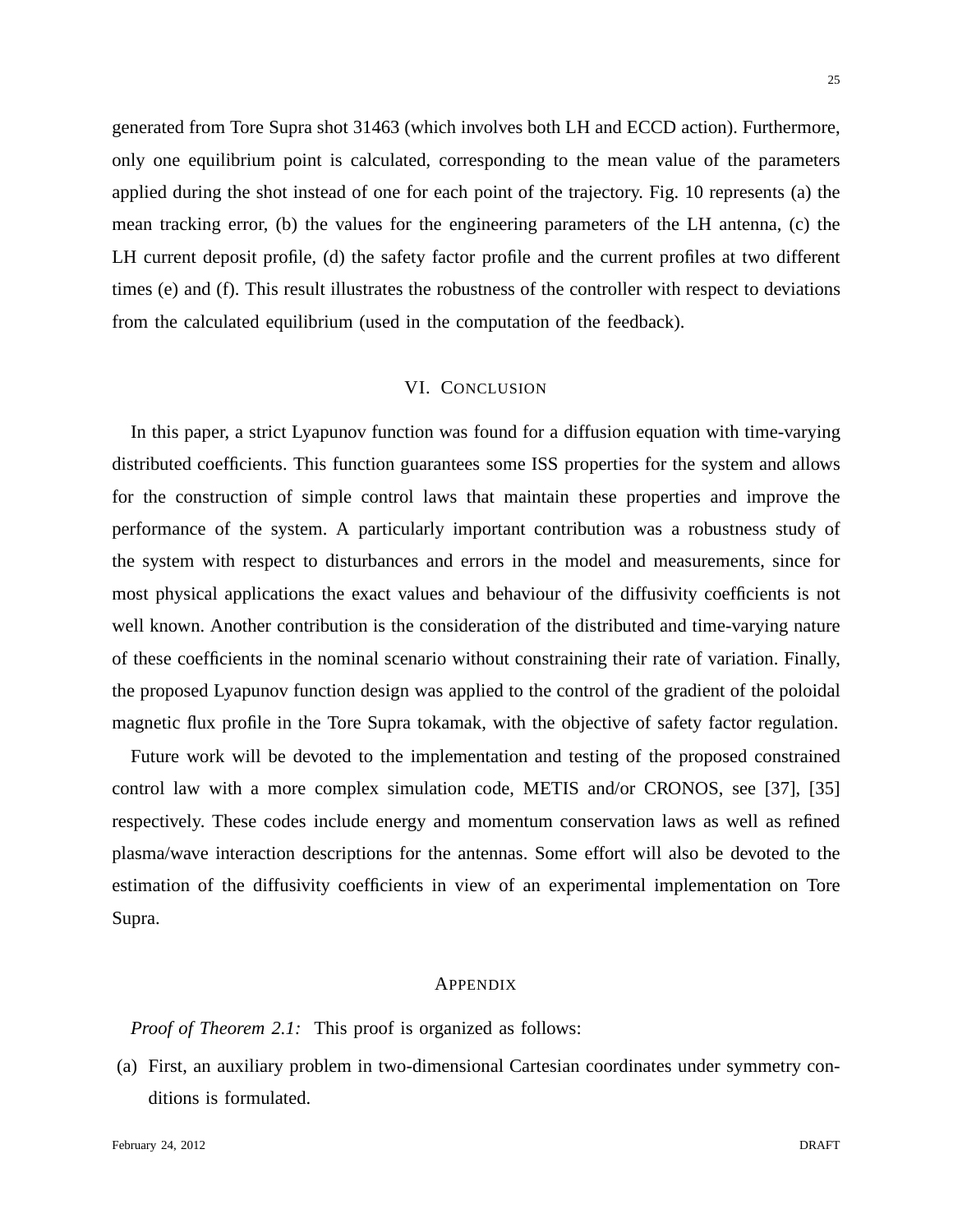

(a) Evolution of the normalized mean error in time. (b) Antenna parameters used to calculate the control

input.





(c) Evolution of the actual  $j_{lh}$  applied to the system.

(d) Evolution of the safety factor profile.



(e) Effective current profile  $j_{\phi}$  and composition at (f) Effective current profile  $j_{\phi}$  and composition at  $t = 14$  s.  $t = 19$  s.

Figure 10. Response of the system, with constrained control action beginning at  $t = 3.1$  s ( $\gamma = 2.5$ ).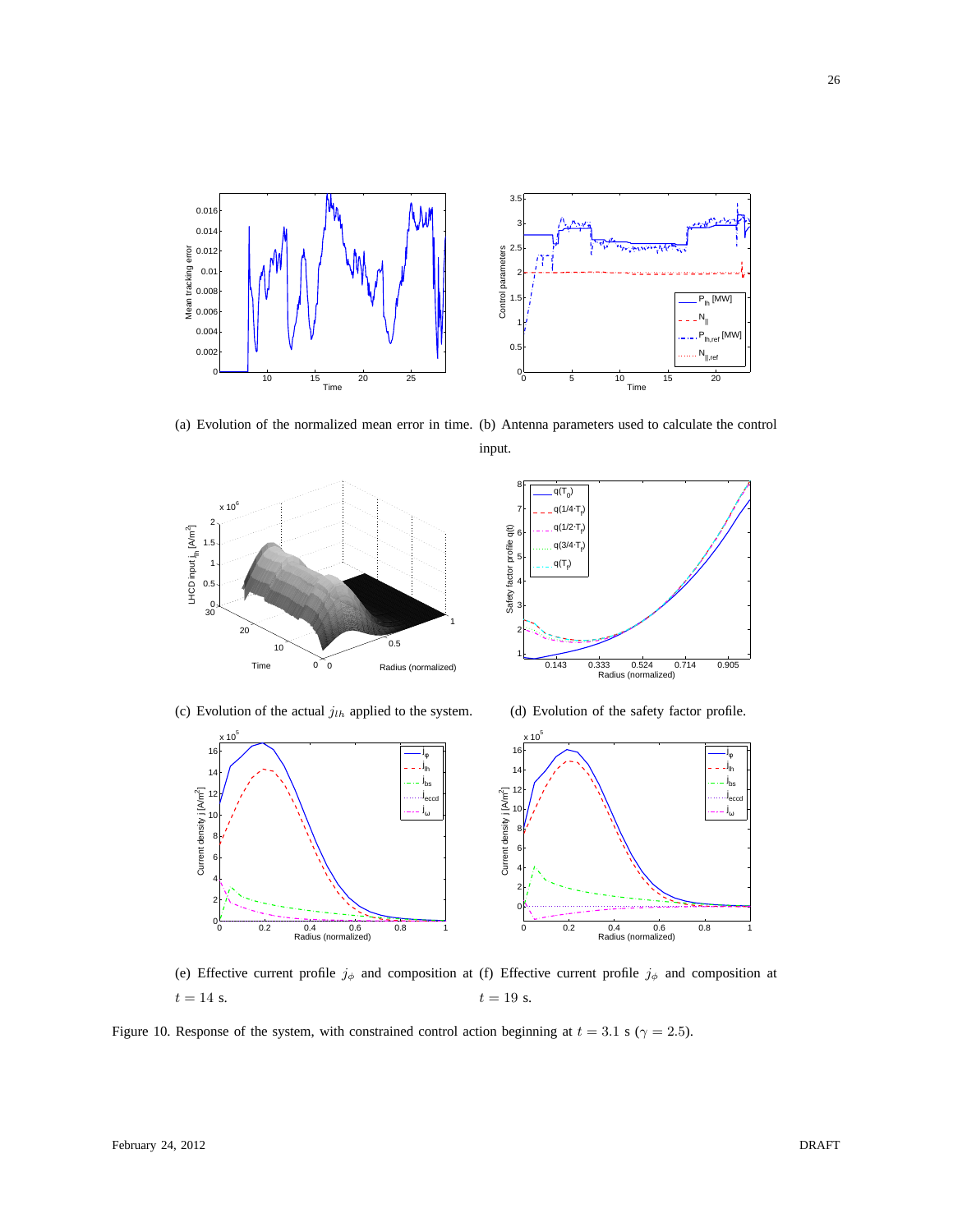- (b) Next, the existence and uniqueness of solutions to the auxiliary problem is shown using Theorem 5.1.21 and Corollary 5.1.22 in [38] (pages 206-208). Which in turn imply the existence and uniqueness of solutions to the problem (4)-(6).
	- (a): Consider the following two-dimensional Cartesian auxiliary system:

$$
\zeta_t(x_1, x_2, t) = \eta(x_1, x_2, t)\Delta\zeta(x_1, x_2, t) + F(x_1, x_2, t), \ \forall (x_1, x_2, t) \in \Omega \times [0, T)
$$
 (33)

with symmetric boundary condition:

$$
\zeta_{\nu}(x_1, x_2, t) = 0, \quad \forall (x_1, x_2, t) \in \partial\Omega \times [0, T)
$$
\n(34)

where  $\zeta_{\nu}$  is the derivative of  $\zeta$  in the outward normal direction to  $\partial\Omega$ , and with symmetric initial condition  $\zeta_0 \in C^{3+\alpha_c}(\overline{\Omega}), 0 < \alpha_c < 1$ :

$$
\zeta(x_1, x_2, 0) = \zeta_0(x_1, x_2), \quad \forall (x_1, x_2) \in \Omega \tag{35}
$$

where  $\Delta$  is the Laplacian,  $F(x_1, x_2, t) \doteq \eta(x_1, x_2, t)u(x_1, x_2, t)$ . This system is equivalent, when imposing a central symmetry condition and sufficient regularity of the initial condition, to (1)-(3).

(b): To apply Theorem 5.1.21 and Corollary 5.1.22 in [38] (pages 206-208) it must be shown first that the diffusive operators verify a uniform ellipticity condition in  $\overline{\Omega}$ . This is trivially verified as a direct consequence of  $P_1$  and therefore Theorem 5.1.21 gives the existence and uniqueness of solutions and Corollary 5.1.22 establishes the desired regularity (such that the gradient is in  $C^{2+\alpha_c,1+\alpha_c/2}(\overline{\Omega}\times[0,T]))$ . This degree of regularity is sufficient to ensure that all the integrals used for the definition of the Lyapunov function and its time derivative are well defined. This concludes the proof of Theorem 2.1.

Existence, uniqueness and regularity results are also valid when the control input is of the form proposed in Corollary 3.6 (which amounts to a feedback in the variable ζ). and can extend to certain forms of non-homogeneous boundary conditions thanks to the structure of the operators considered in [38].

#### **REFERENCES**

27

<sup>[1]</sup> E. D. Sontag, "Input to state stability: Basic concepts and results," in *Nonlinear and Optimal Control Theory*. Berlin: Springer-Verlag, 2007, pp. 163–220.

<sup>[2]</sup> B. Jayawardhana, H. Logemann, and E. P. Ryan, "Infinite-dimensional feedback systems: the circle criterion and input-tostate stability," *Communications in Information and Systems*, vol. 8, no. 4, pp. 413–444, 2008.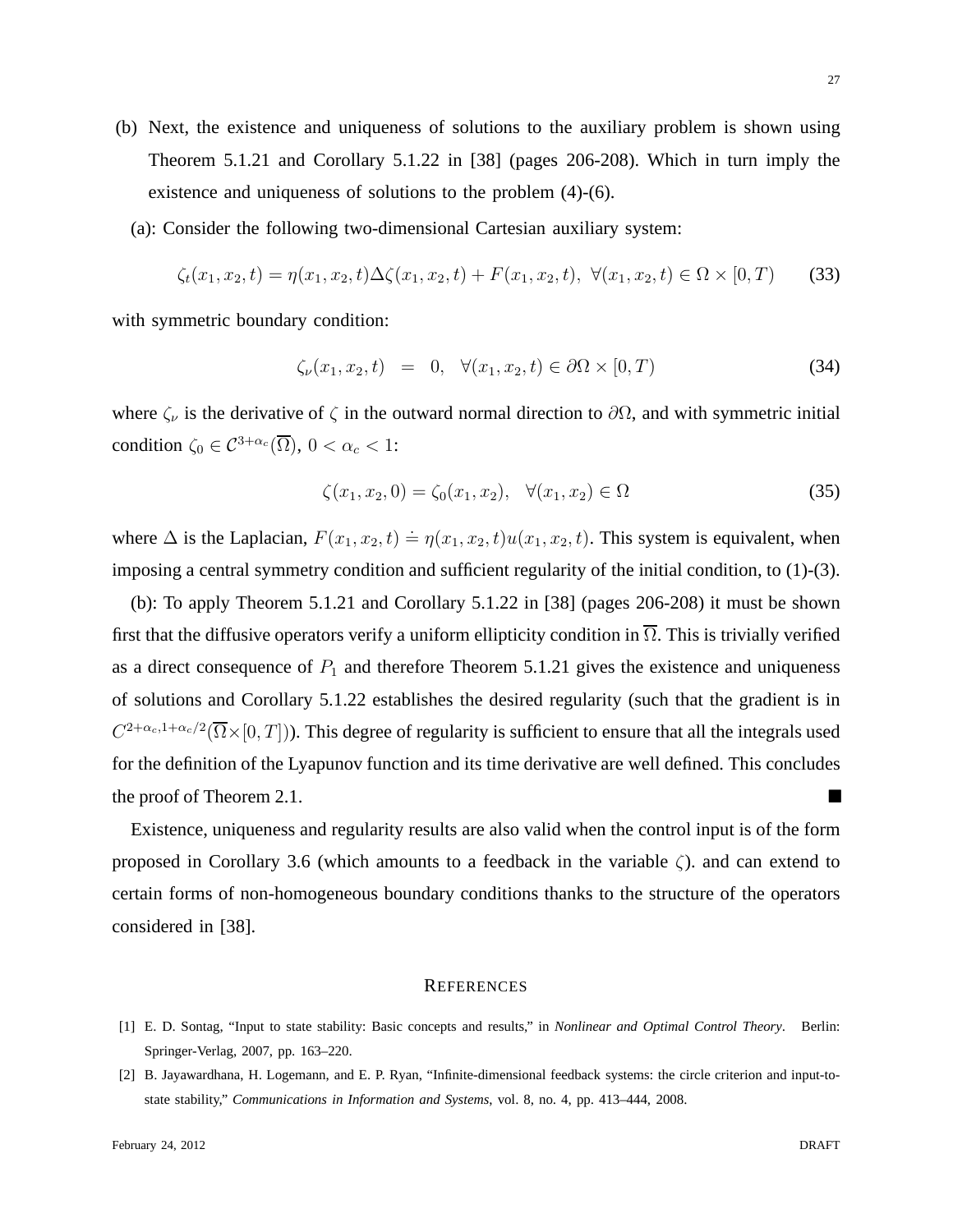- [3] R. A. Baker and A. R. Bergen, "Lyapunov stability and Lyapunov functions of infinite dimensional systems," *IEEE Transactions on Automatic Control*, vol. 14, no. 4, pp. 325–334, August 1969.
- [4] T. Cazenave and A. Haraux, *An introduction to semilinear evolution equations*. Oxford University Press, 1998.
- [5] M. Krstic and A. Smyshlyaev, "Adaptive boundary control for unstable parabolic PDEs–part I: Lyapunov design," *IEEE Transactions on Automatic Control*, vol. 53, no. 7, pp. 1575–1591, August 2008.
- [6] A. Smyshlyaev and M. Krstic, "Adaptive boundary control for unstable parabolic PDEs–part II: Estimation-based designs," *Automatica*, vol. 43, no. 9, pp. 1543–1556, 2007.
- [7] ——, "Adaptive boundary control for unstable parabolic PDEs–part III: Output feedback examples with swapping identifiers," *Automatica*, vol. 43, no. 9, pp. 1557–1564, 2007.
- [8] J.-M. Coron and B. d'Andréa Novel, "Stabilization of a rotating body beam without damping," *IEEE Transactions on Automatic Control*, vol. 43, no. 5, pp. 608–618, May 1998.
- [9] J.-M. Coron, G. Bastin, and B. d'Andréa Novel, "Dissipative boundary conditions for one-dimensional nonlinear hyperbolic systems," *SIAM Journal on Control and Optimization*, vol. 47, no. 3, pp. 1460–1498, 2008.
- [10] J.-M. Coron, B. d'Andréa Novel, and G. Bastin, "A strict Lyapunov function for boundary control of hyperbolic systems of conservation laws," *IEEE Transactions on Automatic Control*, vol. 52, no. 1, pp. 2–11, January 2007.
- [11] F. Mazenc and C. Prieur, "Strict Lyapunov functions for semilinear parabolic partial differential equations," *Mathematical Control and Related Fields*, vol. 1, pp. 231–250, 2011.
- [12] C. Prieur and F. Mazenc, "ISS-Lyapunov functions for time-varying hyperbolic partial differential equations," *Math. Control Signals Systems, to appear*, 2012.
- [13] M. M. Peet, A. Papachristodoulou, and S. Lall, "Positive forms and stability of linear time-delay systems," *SIAM Journal on Control and Optimization*, vol. 47, no. 6, pp. 3237–3258, 2009.
- [14] A. Gahlawat, M. M. Peet, and E. Witrant, "Control and verification of the safety-factor profile in tokamaks using sum-ofsquares polynomials," in *Proceedings of the 18th IFAC World Congress. Milan, Italy*, August, 2011.
- [15] R. Vazquez and M. Krstic, "Explicit integral operator feedback for local stabilization of nonlinear thermal convection loop PDEs," *Systems & Control Letters*, vol. 55, pp. 624–632, 2006.
- [16] ——, "Boundary observer for output-feedback stabilization of thermal-fluid convection loop," *IEEE Transactions on Control Systems Technology*, vol. 18, no. 4, pp. 789–797, 2010.
- [17] A. Smyshlyaev and M. Krstic, "Closed-form boundary state feedback for a class of 1-D partial integro-differential equations," *IEEE Transactions on Automatic Control*, vol. 49, no. 12, pp. 2185–2201, 2004.
- [18] ——, "On control design for PDEs with space-dependent diffusivity or time-dependent reactivity," *Automatica*, vol. 41, pp. 1601–1608, 2005.
- [19] R. Vazquez and M. Krstic, *Control of Turbulent and Magnetohydrodynamic Channel Flows Boundary Stabilization and State Estimation*, ser. Systems & Control: Foundations & Applications. Birkhäuser, 2008.
- [20] J. Wesson, *Tokamaks*, 3rd ed., ser. International Series of Monographs on Physics 118. Oxford University Press, 2004.
- [21] A. Pironti and M. Walker, "Control of tokamak plasmas," IEEE Control System Magazine, 25(5) 2005.
- [22] M. Walker, D. Humphreys, D. Mazon, D. Moreau, M. Okabayashi, T. Osborne, and E. Schuster, "Emerging applications in tokamak plasma control," *IEEE Control Systems Magazine*, vol. 26, no. 2, pp. 35–63, 2006.
- [23] L. Laborde *et al.*, "A model-based technique for integrated real-time profile control in the JET tokamak," *Plasma Phys. Control. Fusion*, vol. 47, pp. 155–183, 2005.